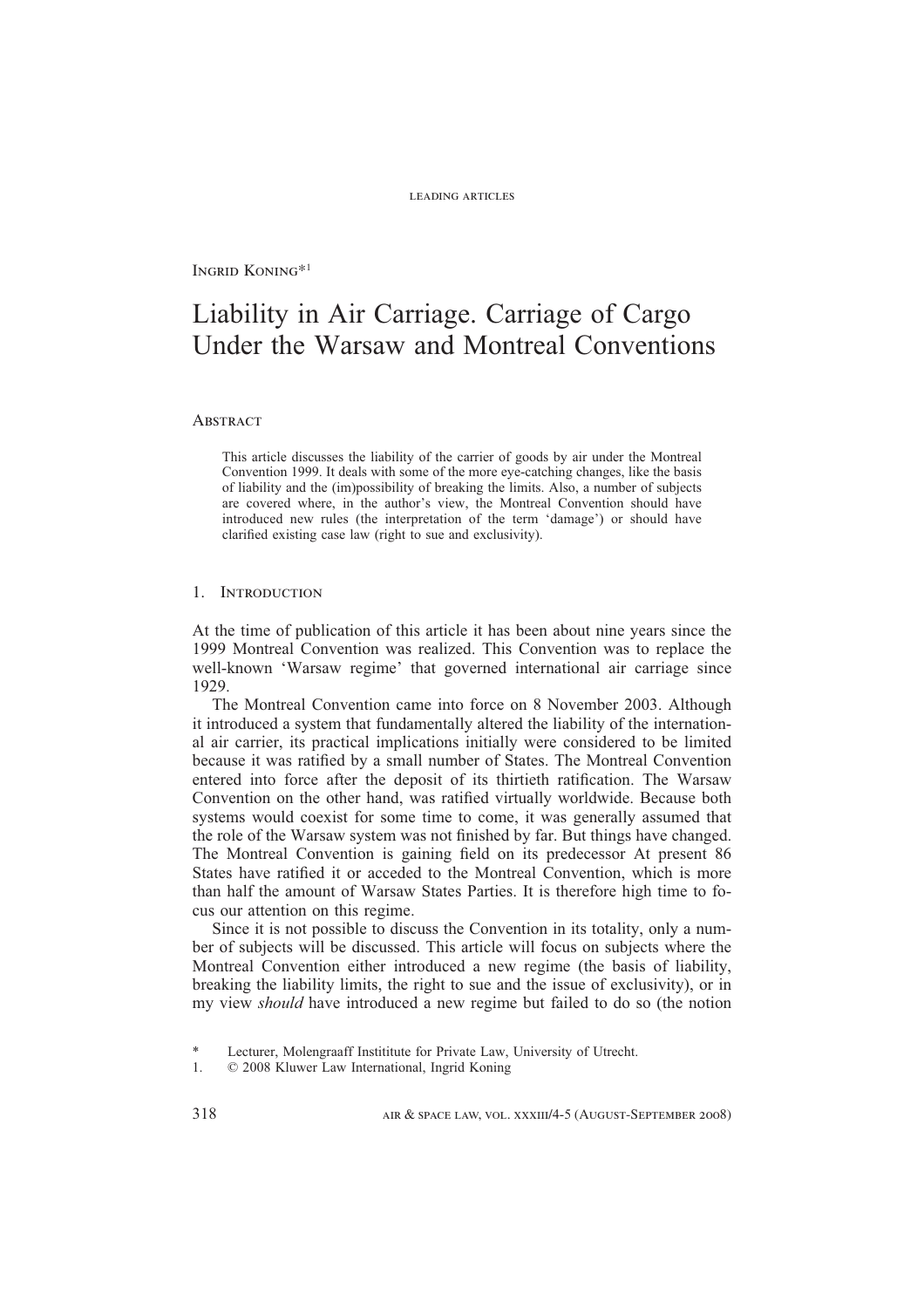of damage). But first of all a short exposé will follow about the 'Warsaw regime'.

# 2. The Warsaw Regime

The Warsaw regime consists of the 1929 Warsaw Convention, several protocols<sup>2</sup> and a supplementary Convention<sup>3</sup>, complemented by a number of socalled 'private agreements<sup>24</sup> – most of which were in fact regionally-bound agreements between governments and air carriers – and European Community legislation.<sup>5</sup> Lying at the heart of this system is the Warsaw Convention of 1929 and all the above-mentioned instruments are designed to function in connection with the Warsaw Convention.

The Warsaw system presents something of a paradox: ratification-wise it is an example of far-reaching unification, because the treaty has been ratified virtually worldwide. In itself, however, the system is an example of total dramatic disunification: the many amendments, supplements and private agreements resulted in a highly fragmented regime, because these rules were not ratified as universally as the original Warsaw Convention.

While some of the ICAO instruments deal with both passengers as well as cargo, <sup>6</sup> others exclusively concern cargo<sup>7</sup> or passengers.<sup>8</sup> The Private Agreements and European Regulations exclusively concern the carriage of passengers. Although this article is not about the carriage of passengers, some of these passenger instruments have to be mentioned because, in my view, the evolution of cargo liability cannot be seen in isolation from passenger liability. For instance, the basis of liability for carriage of goods lies in the 1971 Guatemala City Protocol, an instrument designed exclusively for carriage of passengers. This Protocol introduced a regime of strict liability with an unbreakable liability limit for death and bodily injury suffered by passengers. The 1975 Montreal Protocol number 4 was designed to introduce a cargo equivalent of this regime. It introduced strict liability with an unbreakable liability limit for carriage of cargo. At first, Montreal Protocol number 4 seemed to be just as unsuccessful

- 2. The Hague Protocol 1955, the Guatemala City Protocol 1971 (not in force), Montreal Protocols 1, 2, 3 and 4 (Montreal Protocol no. 3 not in force).
- 3. The Guadalajara Supplementary Convention 1961.<br>4. The Montreal Agreement 1966, the Malta Agree
- The Montreal Agreement 1966, the Malta Agreements, as from 1974, the Japanese Initiative 1992, IATA Intercarrier Agreements 1995 and 1996.
- 5. Regulation (EC) No. 889/2002 of the European Parliament and of the Council of 13 May 2002 amending Council Regulation (EC) No. 2027/97 on air carrier liability in the event of accidents, see OJ L 140/2, 2002.
- 6. The Hague Protocol, Guadalajara Supplementary Convention and Montreal Protocol nos 1 and 2.
- 7. Montreal Protocol no. 4 1975.
- 8. Guatemala City Protocol 1971.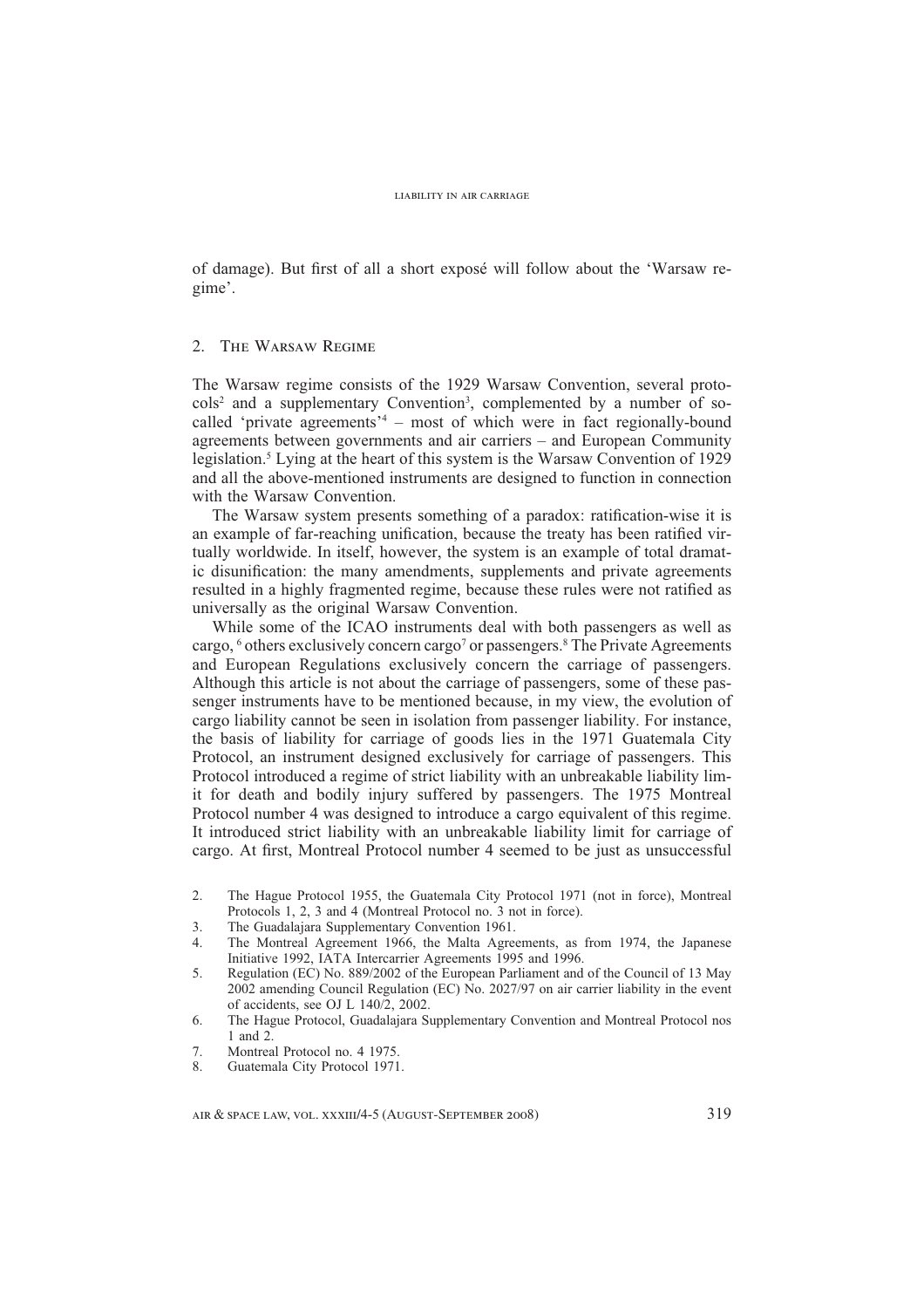as its model - the Guatemala City Protocol.<sup>9</sup> It took 23 years to obtain enough ratifications to enter into force.<sup>10</sup> Although the Montreal Convention seemed new in 1999 (Montreal Protocol number 4 had remained underexposed in case law because of its unsuccessfulness) the Montreal Convention introduced a system that was nearly a quarter of a century old.

# 3. Basis of Liability

The Montreal Convention introduces the most fundamental changes to the basis of the liability regime compared to the Warsaw Convention and the 1955 Hague Protocol . To fully understand just how drastic these changes really are, a brief exposé of the basis of the Warsaw liability rules is necessary. The Warsaw Convention and the 1955 Hague Protocol have a fault-based liability system. This means that the carrier is only liable for loss, destruction or damage (Article 18) or delay (Article 19) when this is the result of its fault or that of its servants and agents. However, the carrier bears the burden of proof (Article 20). The result is that in principle the carrier is liable if the claimant proves that the carrier has failed to deliver the cargo to the consignee, or has delivered it and it has been destroyed, damaged or is too late.11 Only when the carrier proves that it is not at fault it is exonerated.

Under the Warsaw Convention and the 1955 Hague Protocol, the carrier could exonerate itself from liability under Article 20 of this Convention and Protocol if it could prove that '*he and his agents have taken all necessary measures to avoid the damage or that it was impossible for him or them to take such measures*'. Over the years case law progressively imposed more stringent requirements for such proof. So stringent, in fact, that ultimately the liability under the Warsaw Convention could *de facto* be compared with strict liability.12 It should be emphasized, though, that this only applied to liability for destruc-

- The fact that it ultimately did enter into force can  $-$  to a large extent  $-$  be ascribed to pressure from ICAO. Since 1996, at the outset of the drafting process of the Montreal Convention, ICAO had encouraged States to ratify Montreal Protocol no. 4 because it was integrally reproduced in the new draft Convention and it was assumed that broad support for Montreal Protocol no. 4 would mean broad support for the Montreal Convention.
- 11. The proof of destruction, loss or damage under Art. 18 of the Warsaw Convention is usually based upon the facts; it can be determined objectively. Evidence that the goods have been delivered late, however, is less easy to provide because in carriage by air a specific period of time for carriage will seldom be agreed upon. The determining factor in that case is whether the delay is *unreasonable*, a subjective element, in other words. This is established by considering all the circumstances of the case, which makes the case law on this matter highly casuistic.
- 12. See also M.A. Clarke, *Contracts of carriage by air,* (London, LLP, 2002), p. 136*.*

<sup>9.</sup> This protocol never came into effect due to insufficient ratifications.<br>10. The fect that it ultimately did enter into force can  $-$  to a large extended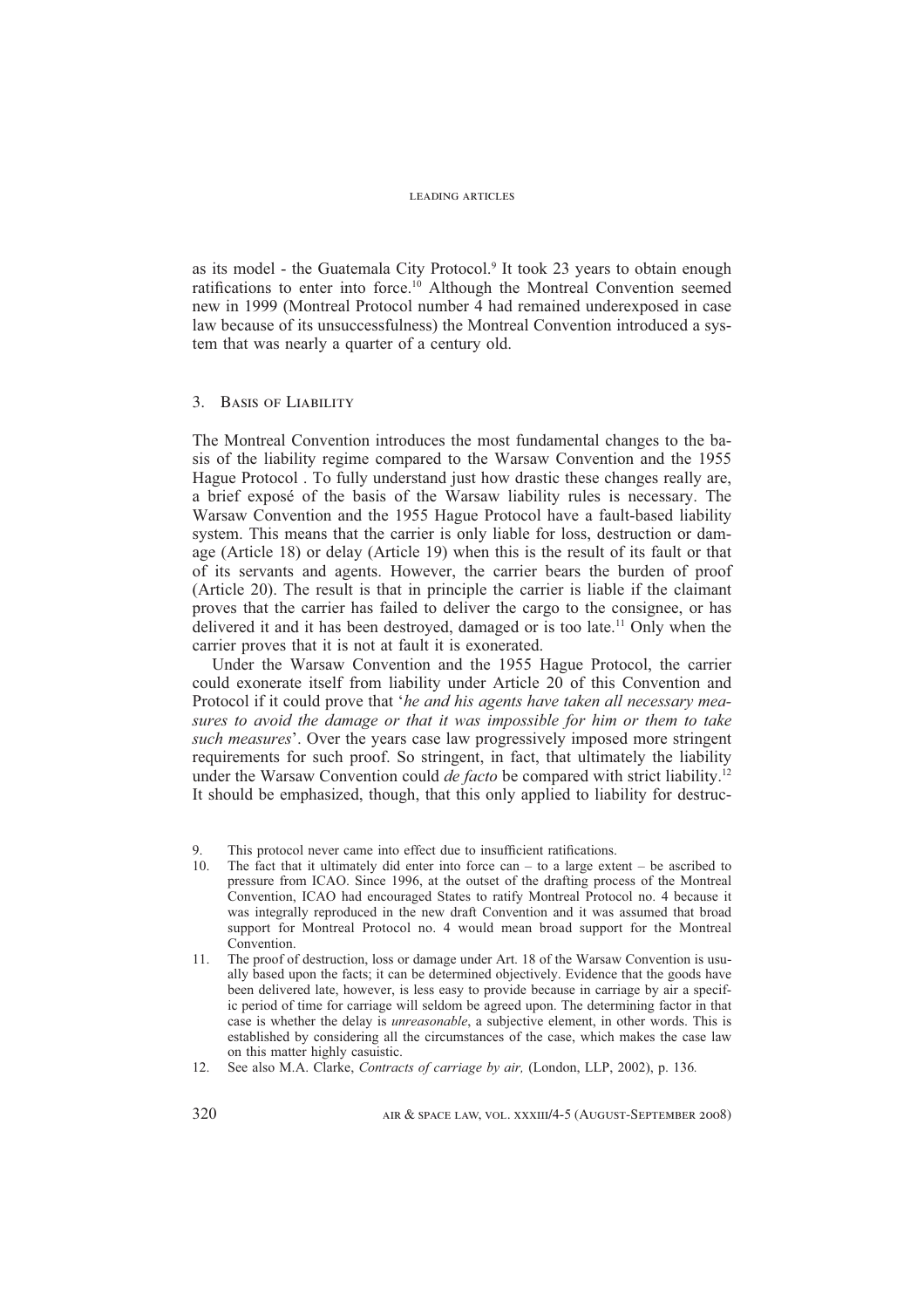tion, loss and damage as set out in Article 18 of the Warsaw Convention. Liability for delay (Article 19) was less serious, because it was more difficult for the party entitled to the delivery of the cargo to prove that there had in fact been any failure.<sup>13</sup>

In 1975, Montreal Protocol number 4 abandoned the classic fault-based liability principle as regards destruction, loss and damage to the cargo. In its place, the liability of the carrier was based on the concept of risk. This liability was modelled – in general terms – according to the liability of the *common carrier*  under Anglo-American law. Under Article 18 of Montreal Protocol no. 4 the carrier could only exonerate itself from liability if it could prove that the damage had been caused *solely* by one of the four specific causes described in the Convention (inherent defect, quality or vice of the cargo, defective packing, an act of war or armed conflict or an act of a public authority carried out in connection with the entry, exit or transit of the cargo).14 *Any fault* on the part of the carrier prevented him from being exonerated from liability, and also unknown or unclear causes of damage would be attributed to the carrier. A very strict liability therefore, under which exoneration was practicably impossible.

This very strict liability makes sense in the particular time-frame of the 1970s, in which the economic analysis of law played an important role. The 1975 Montreal Protocol number 4 was a product of this. It was as an instrument that would bring the carriage of cargo into line with the carriage of passengers in the – at that time still regarded as successful – 1971 Guatemala Protocol. It was part of a package that introduced a closed system of strict liability subject to an unbreakable limit. The basic idea was that such a system would make air law more cost-efficient, from which all parties involved in international air carriage would profit. However, it must be said that although the foundations of the Warsaw Convention's and Montreal Protocol number. 4's liability regimes are each other's mirror image in a *theoretical* sense, the *practical* consequences do not seem to be that considerable because under the Warsaw Convention and the 1955 Hague Protocol, the fault-based liability regime was interpreted so strictly in case law that it could *de facto* be considered a strict liability.

In 1999 the regime of Montreal Protocol number. 4 was integrally adopted in the Montreal Convention. At least, that was the basic intention of the drafters.<sup>15</sup> However, the Convention deviates from this on one important point. Article 18 paragraph 2 of the Montreal Convention states that the carrier will

<sup>13.</sup> Liability for delays, incidentally, has not been changed in either Montreal Protocol no. 4 or the 1999 Montreal Convention. The principle of fault, which originated from the 1929 Warsaw Convention, therefore still applies here. For an interpretation of liability for delay, one can therefore rely on the literature and case law under the Warsaw regime.

<sup>14.</sup> See Article 18 paragraph 3 of the Montreal Protocol no. 4.<br>15. See working paper C-WP/ 10420 14/6/96 for the 148<sup>th</sup> ses

See working paper  $C-WP/ 10420 14/6/96$  for the  $148<sup>th</sup>$  session of the ICAO Council in 1996, in: International Conference on Air Law (Doc 9775-DC/2), Vol. III Preparatory Material, p. 24.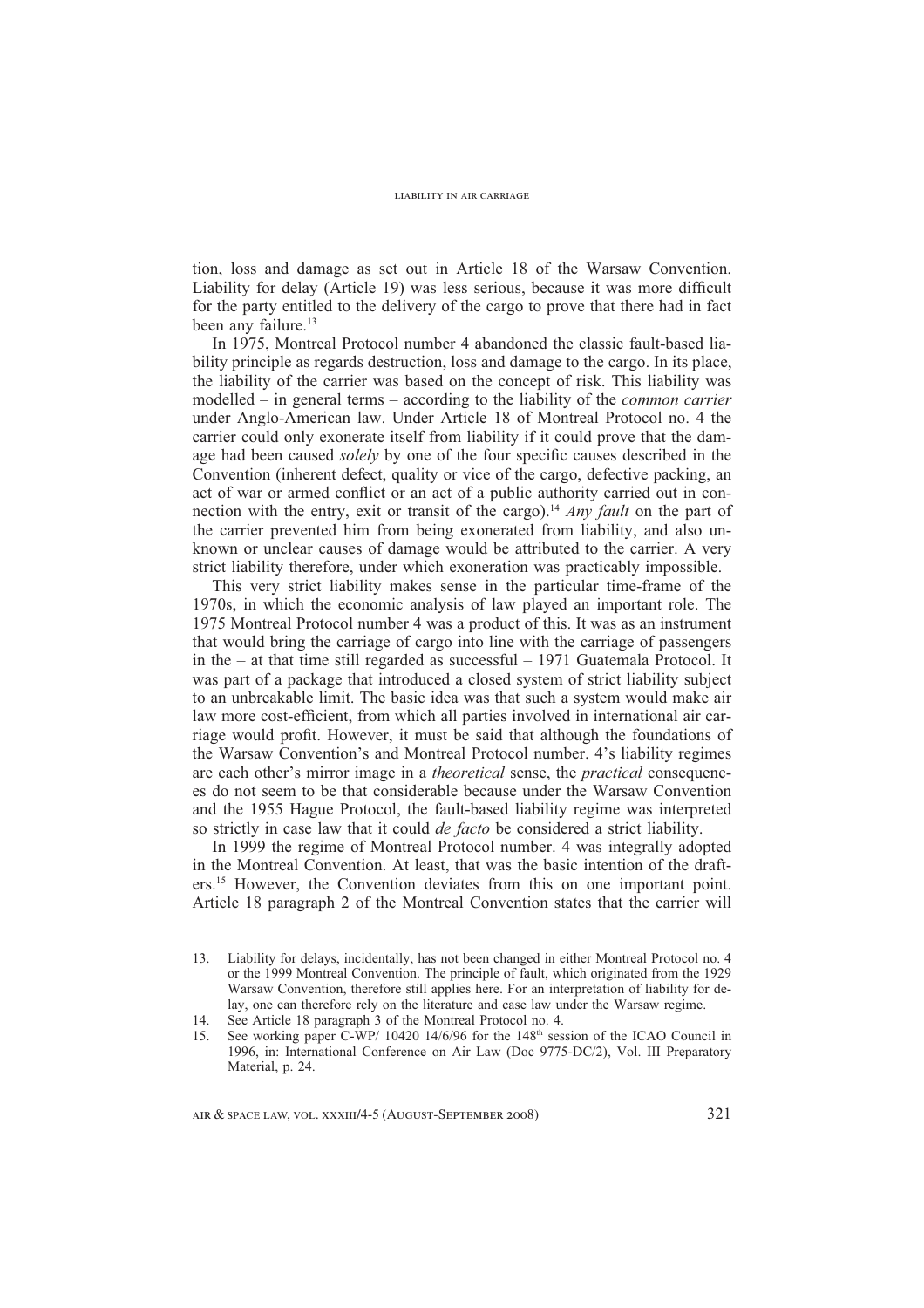not be liable *if and to the extent that* the damage resulted from one of the four causes referred to above.16 It is unclear how this change came about or what its motives were. The conference papers do not shed any light on why and how this change came about. The change simply appeared in the draft Convention after the thirtieth session of ICAO's Legal Committee in 1997.17 The results, however, are vast. As a result, the additional wrongful act on the part of the carrier no longer leads automatically to the liability of the carrier, but can be divided proportionally among the parties. This means that the position of the carrier has improved extensively. Because the word 'solely' was deleted, the carrier no longer has to prove the absence of all possible concurrent causes to be exonerated as under the Montreal Protocol number. 4. Instead, the carrier is half way there when he proves that one of the causes listed in Article 18 paragraph 2 of the Montreal Convention caused the damage. It is up to the claimant then to prove that there is another concurrent cause for which the carrier is liable. The court can then  $-$  if it chooses to do so  $-$  divide the liability evenly amongst the parties.<sup>18</sup> I agree with Dempsey and Milde<sup>19</sup> that this change cannot be seen as anything other than a deliberate relaxation of the air carrier liability scheme. For the consequences of substituting the word 'solely' for 'if and to the extent that' was discussed extensively during the Diplomatic Conference in 1975, when Montreal Protocol number 4 was concluded.<sup>20</sup> Moreover, during the thirtieth session of ICAO's Legal Committee the word 'solely' was discussed in relation to Article 16 of the draft (liability for death and injury suffered by passengers). The transcripts show that a number of delegates had argued that the deletion of the word 'solely' would result in '*comparative negligence*<sup>'.21</sup> It is strange that such an important change was implemented so quietly.

- 16. *Supra* n. 14.
- 17. See 3:6 Report of the meeting of the special group on the modernization and consolidation of the 'Warsaw System' (SGMW), see also ICAO *International Conference on AirLaw, Montreal, 10–28 May 1999* (Doc. 9775-DC/2), Volume III, Preparatory Material, p. 257. The change was based on an amendment that was not very clear: '*The reason for this proposal is that it is unreasonable for the carrier to be burdened with liability for damage to cargo to the extent it is attributable to any of the listed causes'* at p*.* 349.
- 18. Dempsey and Milde call this the '*comparative fault theory',* see P.S. Dempsey and M. Milde, *International Air Carrier Liability: The Montreal Convention of 1999,*  (Montreal, Centre for Research in Air & Space Law McGill University 2005), p. 167.

- 20. See the discussions reported in ICAO *International Conference on Air Law, Montreal Sept. 1975* (Doc. 9154-LC/174-1) Vol. I Minutes, p. 131 en (Doc. 9154-LC/174-2) Vol. II Documents, p. 135 et seq., especially the Swedish proposal at p. 135, 136.
- 21. See the review of the 30th session of the ICAO Legal Committee, ICAO *International Conference on air law, Montreal, 10-28 May 1999* (Doc. 9775-DC/2), Volume III, Preparatory Material, p. 251.

<sup>19.</sup> See Dempsey and Milde *supra*.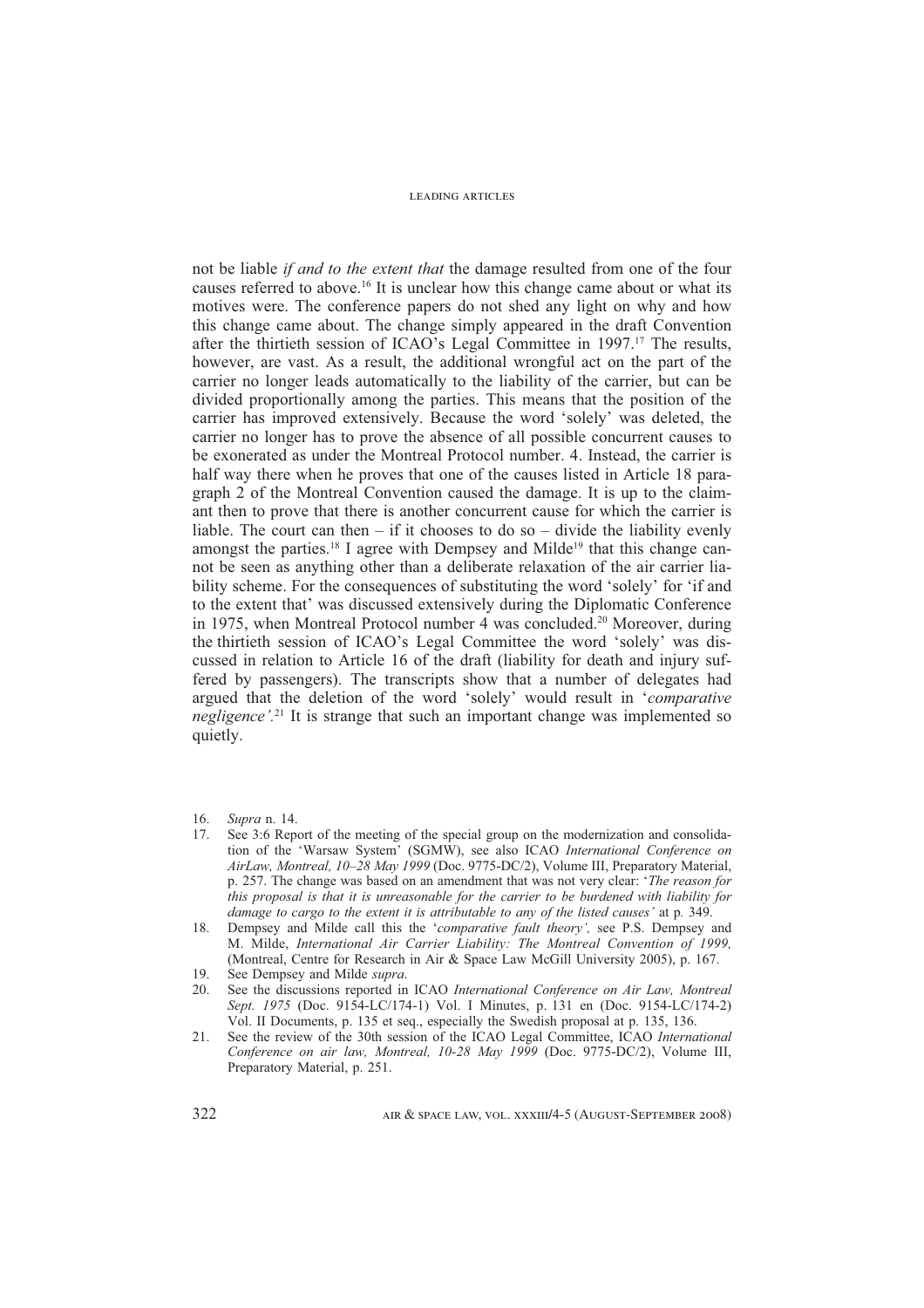# 4. Limits to Liability

One of the basic characteristics of carrier liability that is present in almost all modes of transport is that the liability of the carrier is limited. In international air carriage the liability limit has been set at 17 SDR (Special Drawing Rights) per kilogram since 1929, although the limit was expressed in Francs Poincaré until 1975. Although the level of the limit has remained virtually unchanged since 1929 (the Warsaw limit of 250 Francs Poincaré is equal to 16.6666, which rounded off amounts to 17 SDR, the Montreal limit), due to far-reaching monetary depreciation over the years the liability limit has become progressively lower in proportion to the average value of the cargo carried. The 1929 liability limit of 250 Francs Poincaré represented twice the average weight of the goods carried.22 In 1975 statistics showed that the liability limit of 250 Francs Poincaré was merely 40% of the average weight of the cargo carried.23 That the limit was left unchanged in 1975 can primarily be attributed to technical insurance arguments. A higher liability limit would automatically lead to higher premiums for the liability insurance of the carrier. These higher premiums would be charged on to the shipper via higher freight prices. A higher limitation, on the other hand, would *not* automatically lead to substantially lower cargo insurance premiums.24 Even a liability limit that would cover the entire value of the goods would not make a cargo insurance policy unnecessary for the shipper. After all, the shipper insures the goods from door to door, in other words: including transport to and from the airport and including storage. Because air carriage represents only a part of the insurable event, the liability limit for the air carriage part will only influence the total premium marginally. Thus it was decided to leave the liability limit unchanged.

When the Montreal Convention was drawn up, raising the liability limit was again considered. In the drafting process of the Convention a considerable increase in the limit was considered so as to counterbalance the effects of inflation since 1975. The starting point was a liability limit of 50 SDR, $2<sup>5</sup>$  three times

- 22. See the preparatory materials of the Warsaw Convention, in: *II Conférence de Droit Privé Aérien* 4-12 Octobre 1929, Varsovie, (Procès-verbaux) Warsawa: l'OACI 1930, p. 60- 63.
- 23. *International Conference on Air Law*. Montreal, Sept. 1975. Vol. I *Minutes* (ICAO-Doc. 9154-LC/174-1) p. 153-155: 'the cause of the discussion was the proposal of the delegates of the USA to raise the limit with 30%, to an amount of 333 Francs Poincaré per kg. (SDR 22.2)'.
- 24. See for an extensive exposé of the relationship between the liability limit, insurability and the freight price in a maritime law context, Lord Diplock, 'Conventions and Morals – Limitation Clauses in International Maritime Conventions, *JMLC* 1970, p. 525 et seq.
- 25. See *Comments on the draft text approved by the 30th session of the ICAO Legal Committee by the Special Group on the modernization and consolidation of the "Warsaw system"* (SGMW) (SGMW/1-WP/14), in: Vol. III *Preparatoy materials* (Doc. 9775-DC/2) p. 355.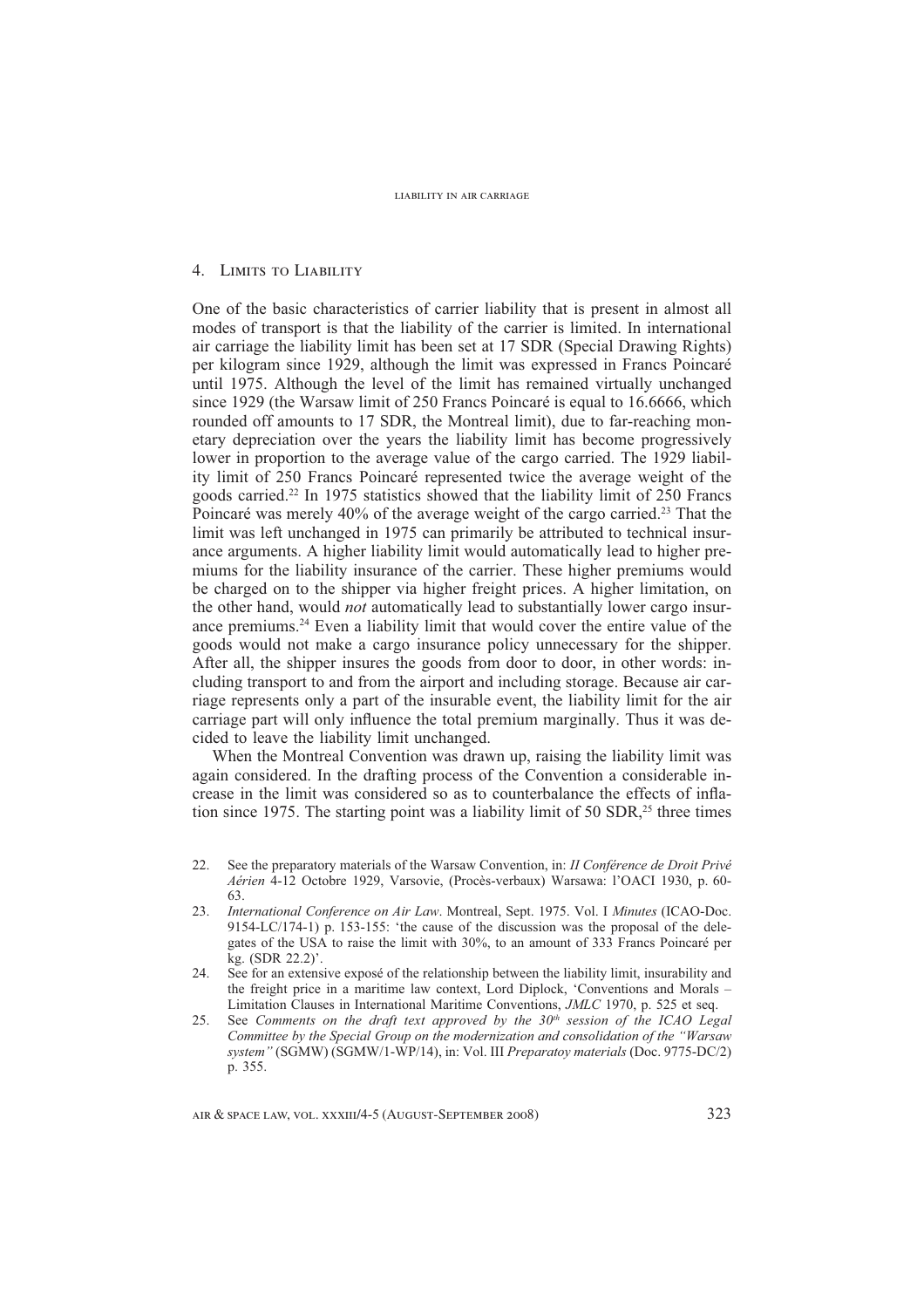the original liability limit of 250 Francs Poincaré (3 times 16.66667 SDR).<sup>26</sup> Ultimately, however, the 1929 limit was retained. The reason for this was based largely on (again) economic arguments. Raising the limit would only result in higher insurance costs on the side of the carrier and ultimately would only lead to higher freight prices. Furthermore, the low limit was not considered unacceptable since the Convention provides the consignor with the option of raising or setting aside the liability limit by means of a special declaration of interest in delivery at destination (Article 22 paragraph 3 of the Montreal Convention).<sup>27</sup> In practice, however, this option is virtually never used. $28$ 

Another reason why it was felt acceptable not to raise the limit could in my view be imputed to the fact that the liability limit of 17 SDR can be considered to be relatively high in comparison to other international transport treaties like CMR, <sup>29</sup> CMNI<sup>30</sup> and HVR, <sup>31</sup> and equal to the limit of COTIF CIM.<sup>32</sup>

However, ICAO did create an instrument to review the liability limits of the Convention at five-year intervals (Article 24). Similar provisions cannot be found in maritime, road or railway Conventions. This type of provision it not completely new in international air carriage treaties. The 1971 Guatamela City Protocol was equipped with a provision that provided for a possibility to increase the liability limits for damage in case of death or bodily injury suffered by passengers.33 What makes Article 24 of the Montreal Convention special is that it enables ICAO to index the limits without having to convene a Diplomatic

- 26. Up until the diplomatic Conference of 1999 the limit of SDR 17 in the various drafts was regarded as 'indicative'. Calculations had shown that in 1997 the purchasing power of the SDR was approximately one-third of the value it had been in 1975. In other words, in 1998 in order to obtain the equivalent of SDR 1 at its 1975 value, it would be necessary to increase the limit by a factor of 2.78. See *International Conference on Air Law*, Montreal 10-28 May 1999, Vol. II *Documents* (Doc. 9775-DC/2), p. 61.
- 27. See the consideration of the *consensus package* that contained the liability limit of SDR 17 during the 13th session of the Commission of the Whole at the Montreal Conference in 1999 as reported in: *International Conference on Air Law Montreal*, 10-28 May 1999, Vol. I Minutes (Doc. 9775-DC/2), p. 203.
- 28. The high valuation charge which the carrier will charge for special declaration is higher than the insurance premium the shipper or consignee will have to pay when he takes out cargo insurance.
- 29. Convention on the Contract for the International Carriage of Goods by Road.<br>30. Budapest Convention on the Contract for the Carriage of Goods by Inland W
- Budapest Convention on the Contract for the Carriage of Goods by Inland Waterways.
- 31. The Hague-Visby Rules. The Hague Rules as amended by the Brussels Protocol 1968.
- 32. Uniform Rules Concerning the Contract for International Carriage of Goods by Rail.
- 33. The Protocol introduced a provision that established that in the fifth and tenth year after the coming into effect of the Protocol, a Conference would be convened in order to raise the limit by USD 12, 000 at most. See International Conference on Air Law, Guatemala City. Feb.-March 1971 (Doc. 9040–LC/167–1) Vol. 1 *Minutes*, p. 99-111 and p. 254- 263.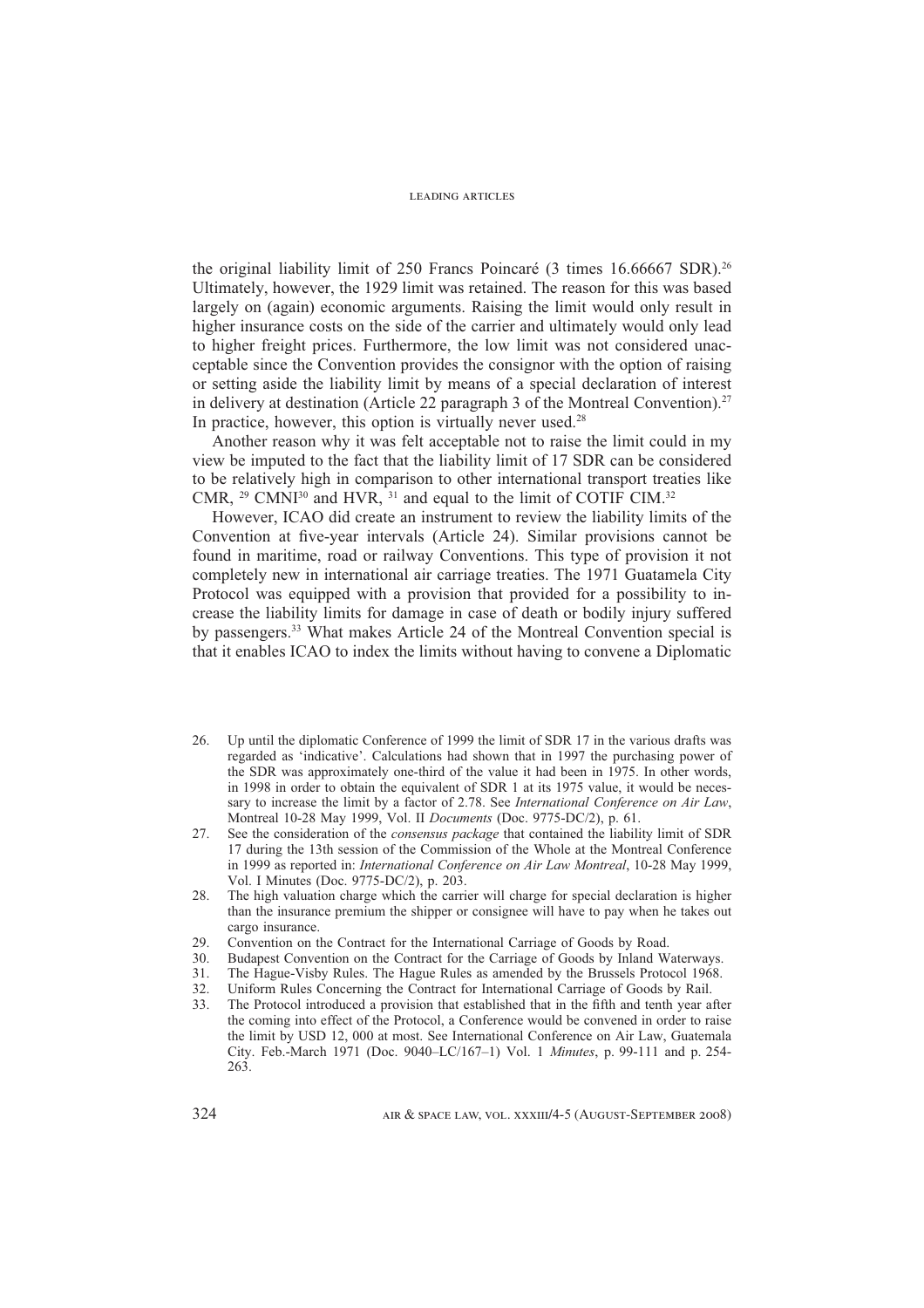Conference.34 The provision is also known as the *'Escalator clause'* and is derived from the procedure for reviewing the technical annexes of the *ICAO Convention on the Marking of Plastic Explosives for the Purpose of Detection* 1991.35 It is extremely doubtful, however, if ICAO will ever use this instrument to raise the liability limit for the carriage of cargo.

# 5. (Un)Breakable Limits

The possibility of breaking the liability limit is just as much a characteristic aspect of general transportation law as is the limitation of liability. All international uniform transportation treaties contain provisions according to which the liability limits can be broken under certain circumstances. This was also the case under the Warsaw Convention, where the liability limit could be set aside if the party entitled to delivery of the cargo proved that the damage was caused by the carrier's '*wilful misconduct or by such default on his part as, in accordance with the law of the Court seized of the case, is considered to be equivalent to wilful misconduct*'.36 The problem with Article 25 of the Warsaw Convention was the lack of uniformity in its interpretation. Under the Warsaw Convention the reference to the *lex fori* was widely construed by the courts as an instruction to interpret the question which gradation of fault was 'equivalent to wilful misconduct' according to their own legal standards. In the 1955 Hague Protocol, the level of fault equivalent to wilful misconduct was replaced by the following formulation: '*an act or omission of the carrier, his servants or agents, done with intent to cause damage or recklessly and with knowledge that damage would probably result*'.37

The basic idea was to only make it possible to break the limit in very exceptional cases. Only when the carrier (or its servants and agents) caused the damage with intent or, alternatively, by actions so recklessly that it could almost be considered as having been done intentionally would the liability limit be set aside. This notion is also known as *wilful misconduct*. In respect of the proof of the *knowledge* of the carrier *a subjective* test is applied.38 This means that the claimant must prove that the carrier or its servants or agents *were actually aware* of the fact that the damage would probably be the result of their acts (or

- 35. B. Cheng, 'The 1999 Montreal Convention on International Carriage by Air Concluded on the Seventieth Anniversary of the 1929 Warsaw Convention (Part I)', *ZLW* 2000, p. 301.
- 36. Art. 25 of the Warsaw Convention.
- 37. Art. XII of the Hague Protocol 1955.
- 38. See M.A. Clarke, *Contracts of Carriage by Air* (London, LLP, 2002), p. 159 et seq.

<sup>34.</sup> Council – 154th session, modernization of the Warsaw system, presented by the Secretary-General, Doc. C-WP/10862, International Conference on Air Law Montreal, 10-28 May 1999, Vol.III, p. 110.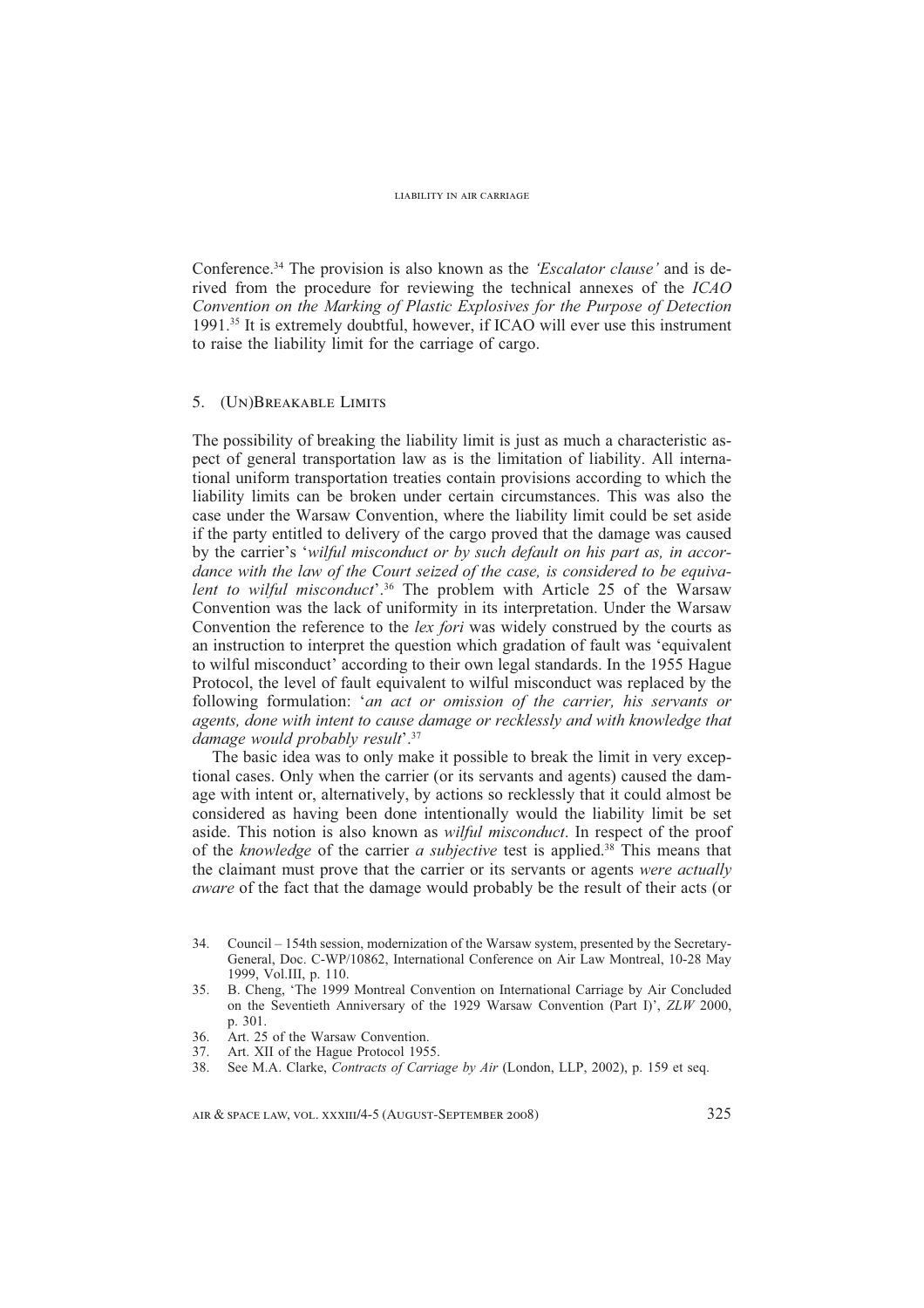the lack thereof).39 This corresponded to the interpretation of the concept of wilful misconduct under *common law.*40 In Dutch case law from the 1960s onwards, the rules for breaking the limit under the original Warsaw Convention and the 1955 Hague Protocol were interpreted in a similar way.41 Dutch courts would primarily follow English and American case law on this point.<sup>42</sup> The same can in general be said for German case law.<sup>43</sup> In France however, an objective test was applied.<sup>44</sup> At the same time, there was also an increasing tendency to mitigate the burden of proof resting on the party entitled to delivery based on legal rules of procedure relating to alleging a fact and proving it. In these rulings, the carrier could not merely deny wilful misconduct, but also had to dispute it with reasons. If it failed to do so, the court could accept the assertion of the party entitled to the delivery of the cargo that the carrier had acted with wilful recklessness as insufficiently contested, so that the carrier could be held liable without limit.<sup>45</sup> In German case law the same tendency can be discerned.46 It resulted in diversity between Member States: in some countries it became increasingly simpler to break through the limits, while in other counties the door was kept firmly shut. Needless to say, this was detrimental to uniformity and legal certainty.

As said, the 1975 Montreal Protocol number. 4 solved the problem of nonuniformity by abolishing the provision for breaking the limits all together. The idea was that legal proceedings concerning breaking the limits were lengthy, costly and very inefficient. By removing the possibility of breaking the limit, a clearer and thus more cost-efficient set of rules would be introduced. Moreover, the unbreakable limit was introduced as a *package deal,* as *quid pro quo* for the strict liability that was imposed on the carrier by deleting the '*all necessary measures'* defence of Article 20 of the Warsaw Convention. It was, in other

- 39. See the discussion during the diplomatic Conference in the Hague in 1955, in: International Conference on Private Air Law, The Hague, Sept. 1955, Vol. I *Minutes* (Doc. 7686- LC/140), p. 285.
- 40. See P. Martin, J.D. McClean et.al. in: *Shawcross & Beaumont, On air law,* (4th ed.) (London, Butterworths, (loose-leaf)), VII [516]-[517] and M.A.Clarke, *Contracts of carriage by air,* (London, LLP, 2002), p. 159 et seq.
- 41. See for an extensive overview of Dutch case law on this point: I. Koning, *Aansprakelijkheid in het luchtvervoer. Goederenvervoer onder de verdragen van Warschau en Montreal,*  (Zutphen, Uitgeverij Paris 2007), p. 275 et seq.
- 42. See for an extensive description of the interpretation of Art. 25 in Anglo-American Law: M.A.Clarke, *Contracts of carriage by air,* (London, LLP, 2002), p. 159 et seq.
- 43. I. Koller, *Transportrecht*, (6. Auflage), (Münich, C.H. Beck, 2007), p. 1584.
- 44. Lamy Transport Tome 2, 2005, p. 673-674 and the case law cited on p. 1030.
- 45. See for instance the judgment of the Court of Amsterdam, 17 Dec. 1997, *S&S* 1998, 121 (*Sainath v. KLM*); Court of Amsterdam 22 Sept. 1999, *S&S* 2000, 139 (*EDV-Beratung Adam v. KLM)*; See also Court of Amsterdam 28 Feb. 2007, Case no. 26721/HAZA 03-1449, see ‹http://www.rechtspraak.nl› (*Monstrey Worldwide Services c.s. vs. KLM*). In this case the carrier succeeded in producing the requested information.
- 46. See BGH 21.9.2000, *TranspR* 2001, p. 29.

326 AIR & SPACE LAW, VOL. XXXIII/4-5 (AUGUST-SEPTEMBER 2008)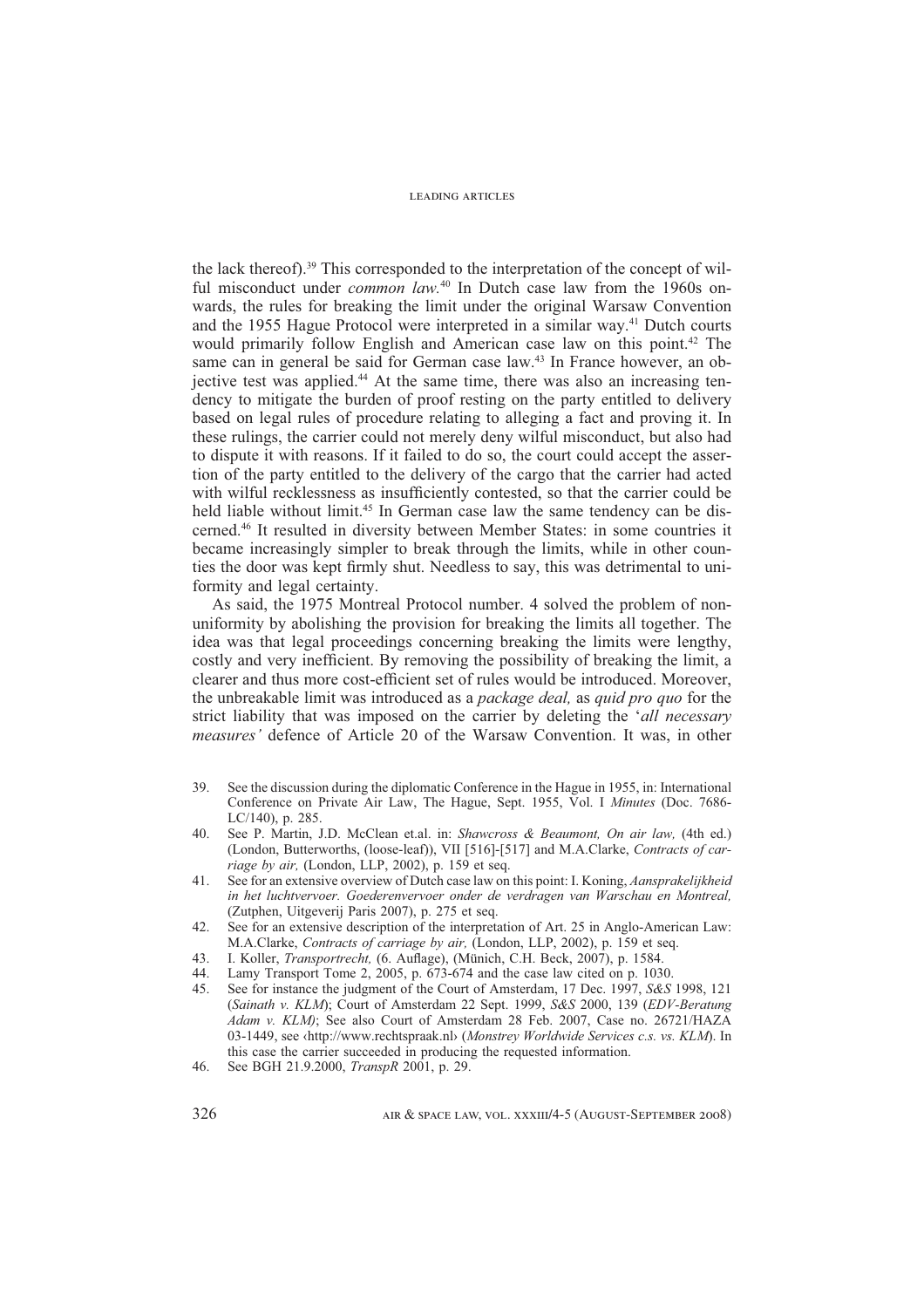words, inextricably bound up with the introduction of strict liability.<sup>47</sup> The 1975 Montreal Protocol number. 4 was never really put to the test in case law because it took twenty-three years to come into effect and was only ratified by a small number of States.<sup>48</sup>

Nevertheless, the 1975 Montreal Protocol number. 4 must be considered a milestone in air law history. This is because the unbreakable liability limit was taken over in the 1999 Montreal Convention and, consequently, lengthy proceedings about the question whether the limit can be broken are definitely a thing of the past, since the liability limit will apply in all circumstances. The level of fault, or even intent on the part of the carrier, is no longer relevant.

There was hardly any debate on the desirability or undesirability of a breakable limit at the diplomatic Conference in Montreal in 1999. This is strange when one considers that in all preliminary drafts of the Convention the provision of the 1955 Hague Protocol was reintroduced and was eventually presented to the Diplomatic Conference. The draft Convention reintroduced the provision for breaking the limit of the 1955 Hague Protocol. In all the preliminary drafts and working papers that subsequently passed the review, the provision was maintained.<sup>49</sup> Even the final text of the draft Montreal Convention that was approved by the 30<sup>th</sup> session of ICAO's Legal Committee in Montreal in 1997, the possibility of breaking the limit for the carriage of goods appears in Art. 21A paragraph 5.<sup>50</sup> Everything would seem to indicate, therefore, that the ICAO initially had its doubts about the feasibility of the unbreakable limit for the carriage of goods. Eventually, however, the possibility of breaking the liability limit in case of carriage of cargo was removed from the Convention with-

- 47. International Conference on Air law, Montreal Sept. 1975, Vol. I Minutes (Doc. 9154 LC/ 174-1), p. 163.
- 48. Initially it was only ratified by thirty of the one hundred and fifty-three Warsaw States Parties. Later the number of ratifications rose to fifty-three. For a current list of signatories, see <http://www.icao.int>.
- 49. See also the draft of the Secretariat Study Group on the Warsaw System, Draft New Warsaw Instrument. ICAO Draft Convention on the Liability of the Air Carrier and other Rules Relating to International Carriage by Air. Clean text, Drafted pursuant to Council Decision C-DEC 147/15 of 14 March 1996, C-Wp/10470 Attachment, in: International Conference on Air Law, Montreal 10-28 May 1999, Vol. III Preparatory Materials (Doc. 9775-DC/2), p. 40. See also the text of the draft Convention approved by the Special Group for the Modernization of the Warsaw System, Doc. C-WP/10862, attachment, in: Vol. III Preparatory Materials (Doc. 9775-DC/2), p. 120.
- 50. See International Conference on Air Law, Montreal 10-28 May 1999, Vol. II documents (Doc. 9775-DC/2), p. 20 (DCW Doc. No. 3). Art. 21 A para. 5 'The foregoing provisions of paras 1 , 2 and 3 [para. 3 contains the liability limit for cargo, K] of this Art. shall not apply if it is proved that the damage resulted from an act or omission of the carrier, its servants or agents, done with intent to cause damage or recklessly and with knowledge that damage would probably result; provided that, in the case of such act or omission of a servant or agent, it is also proved that such servant or agent was acting within the scope of its employment.'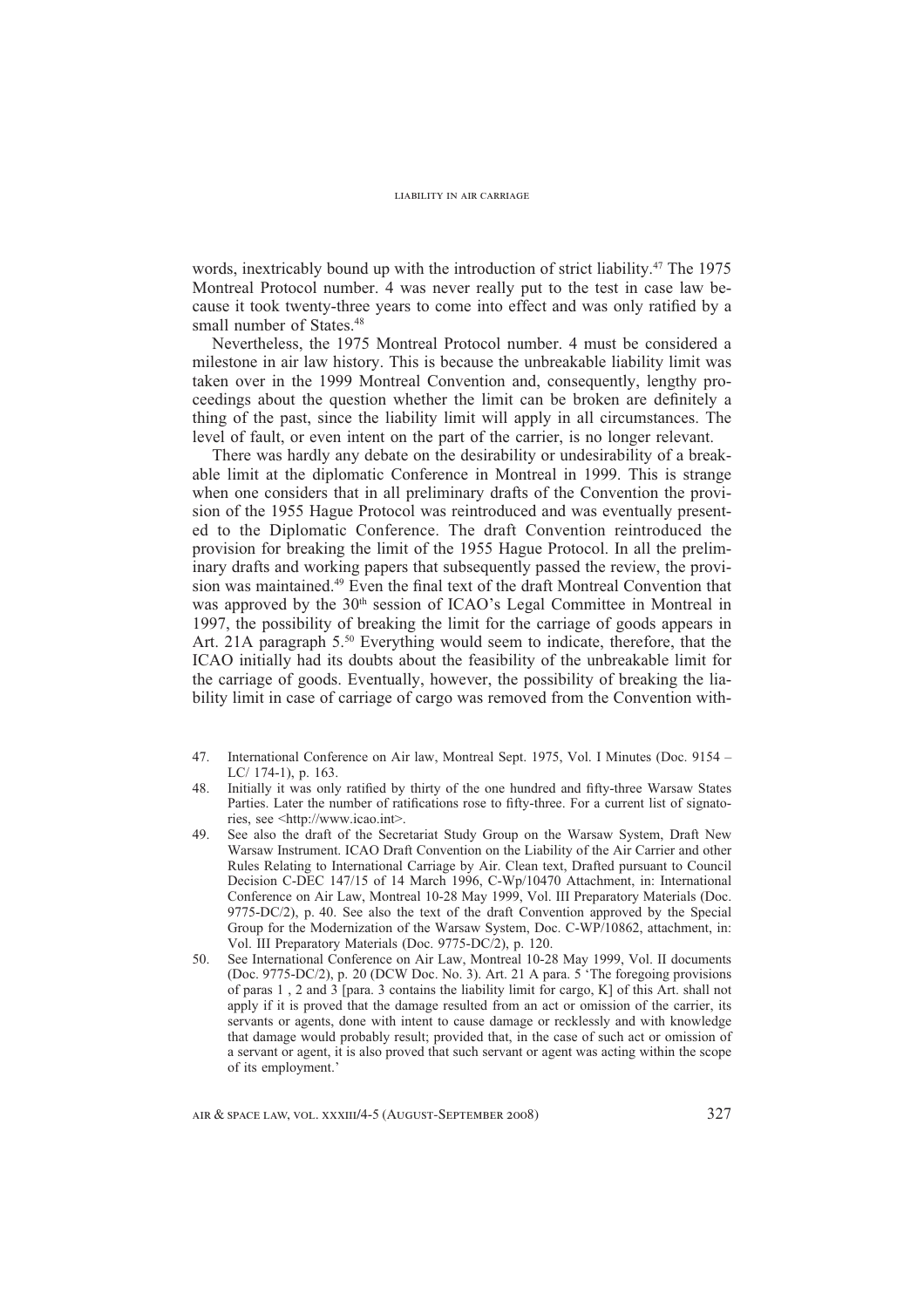out substantial discussion. What had happened? The reintroduction of the breakable limit for carriage of cargo was raised during the eighth session on 17 May 1999, where it endured fierce criticism from the representative from IATA: *'The Observer from IATA indicated that, from a carrier's perspective, there was nothing in the current draft which improved upon the said Protocol*  [Montreal Protocol number. 4, K] *while there was an enormous step backwards in terms of liability. Reverting to breakable limits would foster needless litigation over whose insurer should pay for any claim in excess of the new limit.'*<sup>51</sup> These words were supported by the delegates of Japan, Mauritius and Canada, three member States that were at that time – on a national level – involved in the ratification or accession procedures of Montreal Protocol number. 4 and therefore had much to gain by maintaining that regime. $52$ 

In addition, it became increasingly clear that the Conference was divided on other fundamental issues as well (for instance, the liability of the carrier for the death or injury of a passenger and the fifth jurisdiction). It was feared that the required two-thirds majority for the approval of the draft Convention would probably not be attained. In other words; the Conference was at risk of ending in a fiasco. That the Conference eventually did succeed must be attributed to the President of the Conference who formed the so-called '*Friends of the Chairman Group*'53 in which negotiation on a more informal level concerning the 'stumbling blocks' in the draft Convention was possible. The negotiations had an exclusive character. Minutes were kept, but they were silent on the subject of deleting the possibility of breaking the limit in case of carriage of cargo. The *Friends of the Chairman Group* presented a *consensus package* on 25 May 1999 in which the possibility of breaking the limit of Article 21A paragraph 3 was deleted, which resulted in a reintroduction of the unbreakable limit.54 On the thirteenth session of the *Commission of the Whole* the *package deal* 

- 51 See International Conference on Air Law, Montreal 10-28 May 1999, Vol. I Minutes (Doc. 9775-DC/2), p. 98.
- 52. See for a complete list of ratifications <http://www.icao.int>.
- 53. The *Friends of the Chairman Group* consisted of twenty-seven delegations and was geographically well balanced, see M. Milde, 'The Warsaw System of Liability in International Carriage by Air. History, Merits and Flaws…and the New 'non-Warsaw' Convention of 28 May 1999, *AASL* 1999, p. 172.
- 54. The real reasons for deleting the possibility of breaking the liability limit for cargo were not officially recorded. The Minutes of the sessions of the Friends of the Chairman's Group only show extensive debate on Art.s 16 (Death and Injury to Passengers), 20 (Compensation for Death or Injury of Passengers, and 27 (Fifth Jurisdiction). Only two references to Art. 21 A paras 3 and 5 are to be found in the minutes of the fifth meeting on Thursday, 20 May 1999. The first reference is under no. 10, where it is decided that under Art. 21 A para. 3 the figure of SDR  $17$  should be retained. Under 11 it is stated that no change is to be made in paras 4, 5 and 6 (para. 5 contains the possibility of breaking the limit for the carriage of cargo). Strangely enough, in the *package deal* that was later presented to the Commission of the Whole on 25 May (DCW Doc. No. 50) Art. 21 A para. 5 was miraculously changed. Paragraph 5 no longer refers to para. 3 where the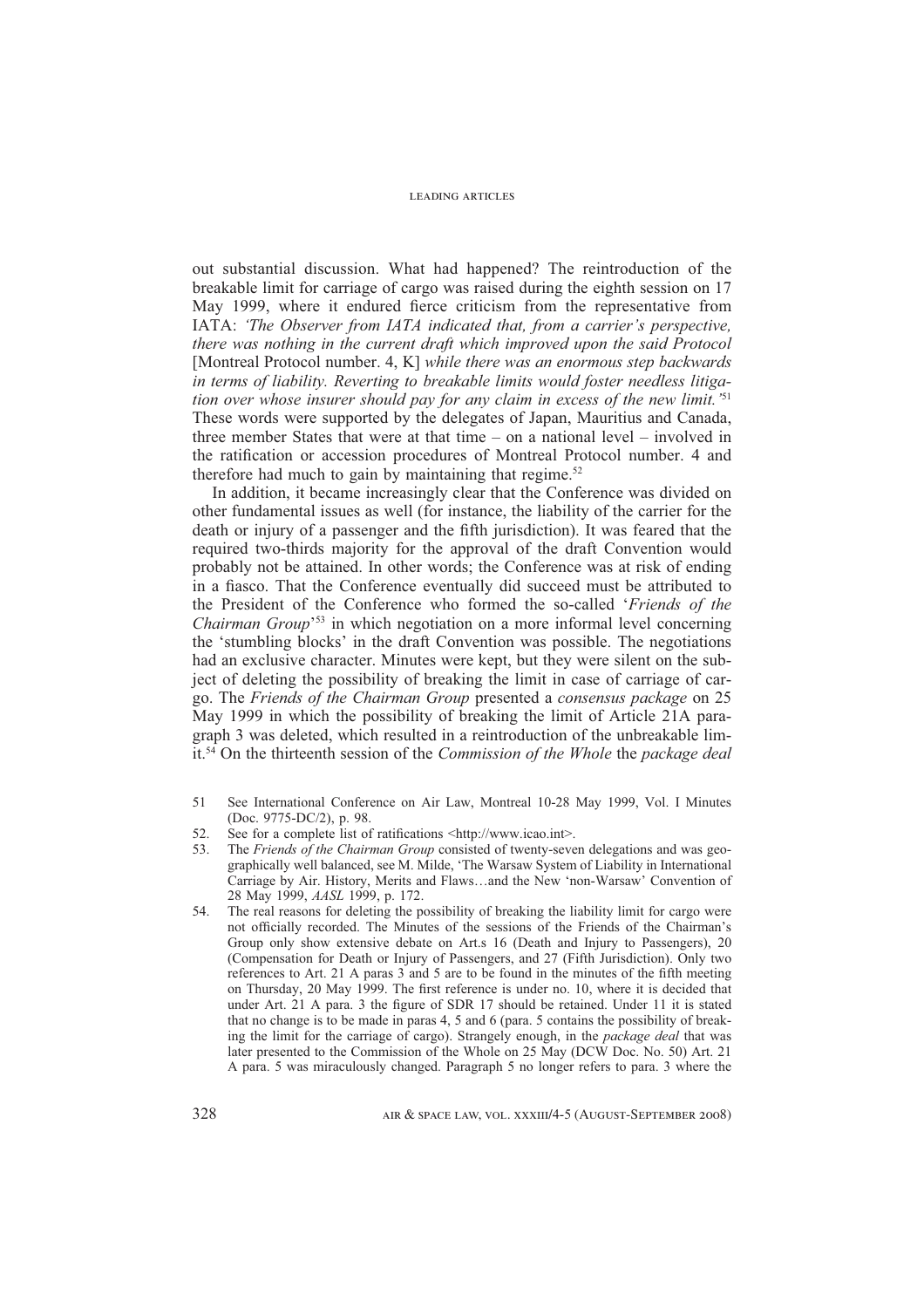was presented by the President of the Conference,<sup>55</sup> who labeled the provisions it contained (Articles 16, 19, 20, 21A, 22 A, 22B and 27) as *'core issues related to a host of sensitive matters.'*56 The stakes were high; the *package deal* left little room for negotiation: *'Noting that what was contained in DCW Doc No. 50* [The package deal, K] *was no longer a draft consensus package, the Chairman underscored that it represented a very fragile balance between the interests which he had identified. Cautioning that any attempt to tinker with one element of that balance could have a very significant domino effect, he indicated that the package was indivisible and was intended to be accepted as a whole or not at all.*<sup>57</sup> The Conference was urged in no uncertain terms to accept the proposed package deal: *'The Conference had a duty to history and history would condemn it if it did not seize this window of opportunity to move forward so as to ensure that the passenger who was injured or killed in an accident, the victims and their families, might not have to suffer lengthy court litigation, the expenses and the horrors which often characterized the system which was dependent upon many unpredictable factors.'*<sup>58</sup>

Yet, an official vote was never held. According to the transcriptions the presentation of the package deal (which retained the liability limit of SDR 17 and deleted the possibility of breaking the limit for the carriage of cargo)<sup>59</sup> was greeted with '*sustained applause'*, after which the President of the Council*,*  who considered the sustaining applause as an acceptance of DCW Doc. No. 50, invited the Conference to actually officially accept the proposal. Thereafter the President declared that *'in the absence of further comments'* the package deal was adopted by the Conference.<sup>60</sup> Then the transcriptions show that the delegate of Mauritius stressed once more that the sustained applause at the Conference following the presentation of the package deal had to be considered as an acceptance: *'The Delegate of Mauritius took the applause which the Chairman had twice received after his presentation and the commendation of the President* 

liability limits for the carriage of cargo can be found. Conversations with persons who were present at the above-mentioned negotiations of the Friends of the Chairman Group seem to indicate that the breakable limit for the carriage of cargo was removed under pressure from air carriers. They considered that the proposed draft was not sufficiently balanced. The cargo insurers who can be considered as *the* party with a key interest in a breakable limit were represented at the meeting and did not, according to reports, object to the deletion of the breakable limit.

- 55. The *package deal* was presented in DCW Doc. No. 50; see *International Conference on Air Law, Montreal 10-28 May 1999*, Vol. II documents (Doc. 9775-DC/2), pp. 271- 274.
- 56. *International Conference on Air Law, Montreal 10-28 May 1999,* Vol. I Minutes (Doc. 9775-DC/2), p. 199.
- 57. See *International Conference on Air Law, Montreal 10-28 May 1999*, Vol. I Minutes (Doc. 9775-DC/2), p. 200.

- 59. *Supra* at, p. 203.
- 60. *Supra* at, p. 206.

<sup>58.</sup> *Ibid*.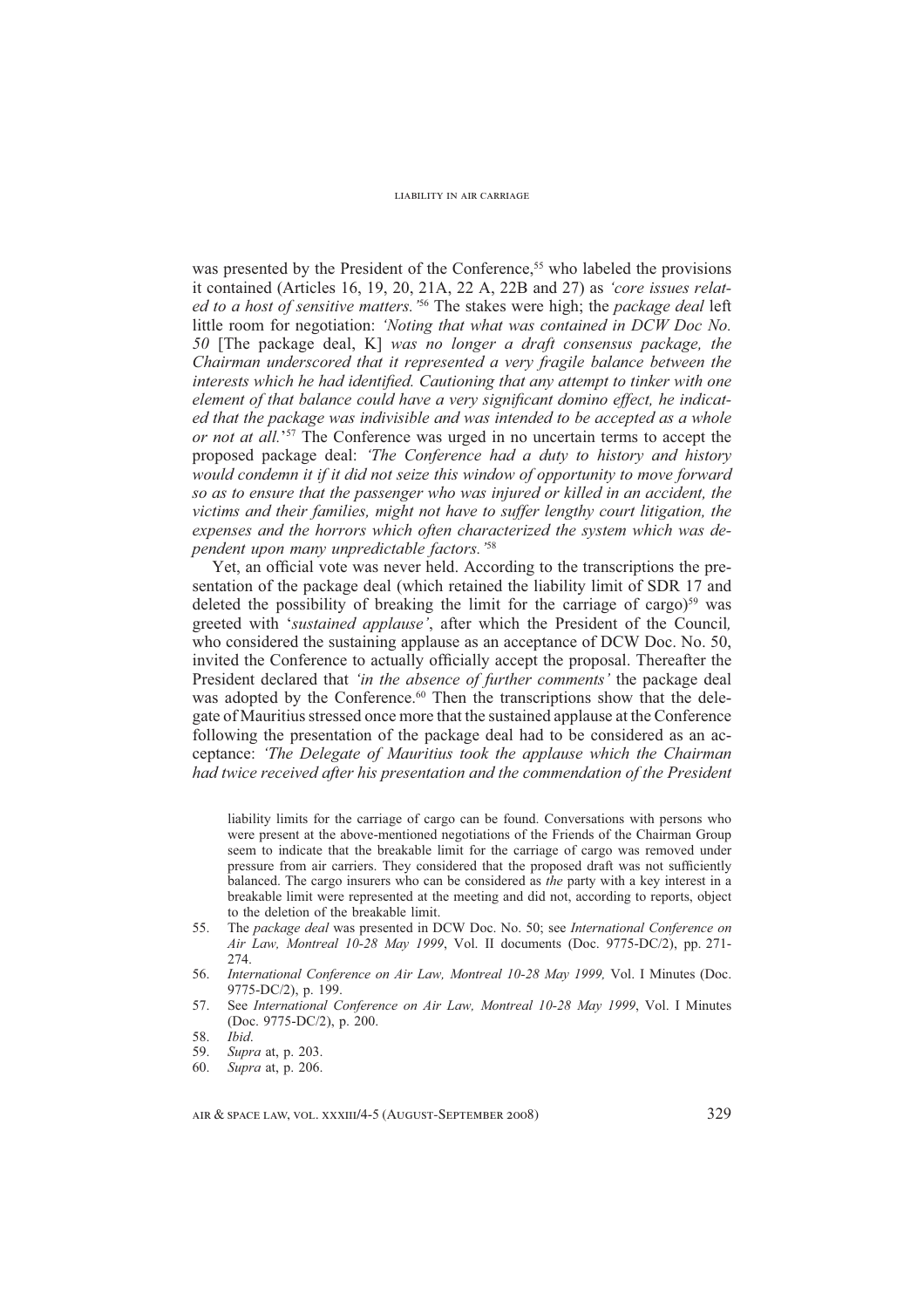*of the Council to indicate clearly that the Commission of the Whole endorsed the consensus package as a whole in the spirit of everything that united them*.'61

Although the manner in which the *package deal* was navigated through the decision-making process of the diplomatic Conference is rather questionable, it does not, in my view, diminish its legal authority. The Convention was adopted, signed and subsequently ratified by an impressive number of States,  $62$  including some major aviation countries.63 But it does make the regime unnecessarily susceptible to criticism, however, which cannot be considered as a positive aspect.

There has been ample criticism. Especially in Germany the unbreakable liability limit of 1975 Montreal Protocol number 4 and the 1999 Montreal Convention was the subject of fierce discussion<sup>64</sup> and criticism.<sup>65</sup> Moreover, in 2004 the unbreakable liability limit of the 1975 Montreal Protocol number 4 was challenged before the German Court of Appeal of Frankfurt am Main.<sup>66</sup> The question was not *how* the unbreakable liability limit of Montreal Protocol number 4 should be interpreted, but rather if it could be applicable at all.<sup>67</sup> The

- 61. *Ibid*.
- 62. So far, 86 States have ratified or acceded to the Convention, see  $\langle$ www.icao.int $\rangle$ .
- 63. For instance, the USA, the entire EU, Japan and China.
- 64. See the series of articles by the commentators A. Kirsch and K. Heuer in *Transportrecht* 2002 en 2003: A. Kirsch, 'Die Haftung des internationalen Luftfrachtführers nach dem Warschauer Abkommen im Anwendungsbereich des Montrealer Protocokolls Nr. 4', *TranspR* 2002-11/12, p. 435-437; K. Heuer, 'Was ist eigentlich so besonders am Luftfrachtverkehr, oder Haftungsbeschränkungen für Vorsatz? Eine Polemik gegen den Beitrag von *Kirsch* in TranspR 2002, 435 ff', *TranspR* 2003-3, p. 100-102; A. Kirsch, 'Das Besondere am Luftfrachtverkehr. Eine replik auf eine Polemik', *TranspR* 2003-7/8, p. 295-297; K. Heuer, 'Das soll das Besondere am Luftfrachtverkehr sein ? Eine (letzte) Antwort auf die Beiträge von *Kirsch* in *TranspR* 2002, 435 ff und 2003, 295 ff', *TranspR*  2003-11/12, p. 445-447 and see also E. Ruhwedel, 'Haftungsbegrenzungen und deren Durchbrechung im Luftrecht Oder: Die absolute Beschränkung der Haftung bei Schäden an Luftfrachtgütern', *TranspR* 2004-4, p. 137-141; I. Koller, 'Die unbeschränkte Haftung des Luftbeförderers nach dem Montrealer Übereinkommen 1999?', *ETR* 2005, p. 629-639; C. Harms en M. Schuler-Harms, 'Die Haftung des Luftfrachtführers nach dem Montrealer Übereinkommen', *TranspR* 2003-10, p. 372-377.
- 65. See Heuer 2003 supra at p. 101. The author describes the abolition of unlimited liability in the case of intentional acts by the carrier or its servants and agents within the scope of their employment as '*den Teufel mit Beelzebub auszutreiben'.*
- 66. Court of Appeal Frankfurt am Main, 16.3.2004, *TranspR* 2004-6, p. 261 et seq.
- 67. Art. 6 of the German EGBGB (*Einführungsgesetz zum Bürgerlichen Gesetzbuch,* or the German Code on the Conflict of Laws): 'Eine Rechtsnorm eines anderen Staates ist nicht *anzuwenden, wenn ihre Anwendung zu einem Ergebnis führt, das mit wesentlichen Grundsätzen des deutschen Rechts offensichtlich unvereinbar ist. Sie ist insbesondere nicht anzuwenden, wenn die Anwendung mit den Grundrechten unvereinbar ist'.* It determines that a legal rule of another State is not applicable when its application leads to a result that is fundamentally incompatible with substantial principles of German law (pub-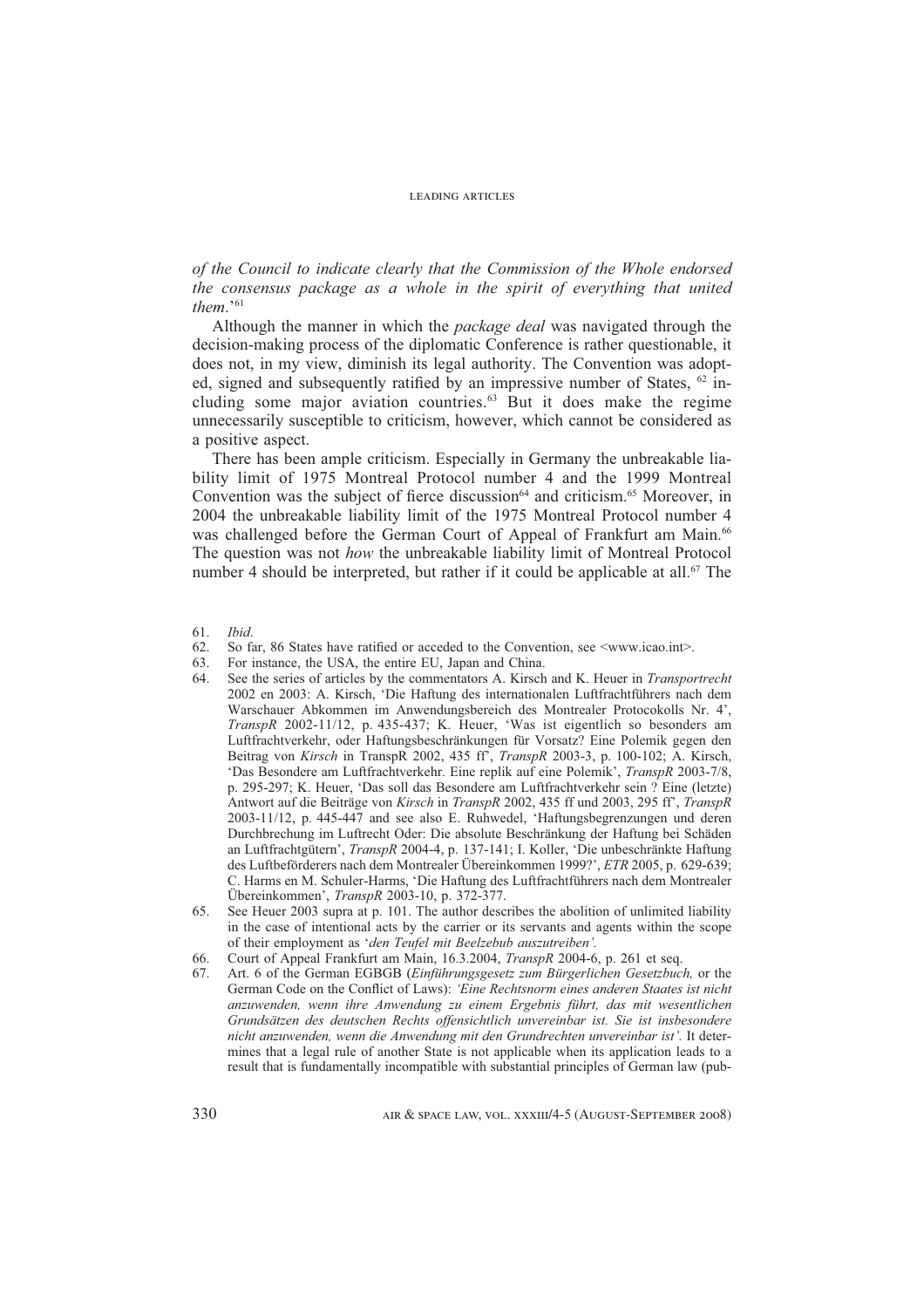Court of Appeal decided that in the case at hand the unbreakable liability limit was not in conflict with the rules of German public order. The reason for this was that merely a light form of fault (*leichtfertigen Organisationsverschulden*) could be imputed to the carrier*.* German law permits a limitation of liability for certain lighter degrees of fault. In other words; it is not at all unthinkable that the Court of Appeal would set aside the liability limit of the 1975 Montreal Protocol number 4 if a higher level of fault or actual intent *had* been proven in this case.68 Fortunately, this question will not play a role under the 1999 Montreal Convention. Germany has ratified the Montreal Convention and its rules have been embedded in Germany's legal order.<sup>69</sup>

 The Montreal Convention is a big success, both politically and in the economics of law sense. As said, the ratification/accession process can be considered to have been very successful. Moreover, the amount of legal proceedings seems to have diminished.<sup>70</sup>

However, one may wonder to what extent the Convention can be considered a success in a 'dogmatic' sense. The regime can hardly be considered to be well balanced. After all, the word '*solely*' from Article 18 of the 1975 Montreal Protocol number 4 was deleted in Article 18 of the Montreal Convention, which substantially mitigates the strict liability of the carrier. The *quid pro quo* for the strict liability that was once the primary reason for deleting the breakable limit of the Warsaw Convention and the 1955 Hague Protocol no longer exists, considering that the liability of the carrier has become less strict. In combination with a liability limit that is at the same level as it was in 1929,  $71$  the unbreakable liability limit must in my opinion be considered to be the tailpiece of a regime that is extremely favourable towards the carrier.

## 6. Damage

In the preceding part of this article it has been shown that one can debate (and this has been done extensively) the question whether the introduction of the un-

lic order). Montreal Protocol no. 4 was never ratified by Germany and is therefore a rule of foreign law so its application could be challenged.

- 69. By *Gesetz zur Harmonisierung des Haftungsrechts im Luftverkehr, Act of* 6 April 2004, Bundesgesetzblatt 2004, I, p. 550 et seq.
- 70. The trend that had been noticeable in the Netherlands since 1998 as a consequence of the coming into effect of Montreal Protocol no. 4 perseveres under the 1999 Montreal Convention.
- 71. In 1929 the limit was 200% of the average weight of the goods carried. In 1975 the limit merely represented 40% of the average weight of the goods carried and between 1975 and 1997 the value of the SDR decreased by another 30%. See I. Koning, *Aansprakelijkheid in het luchtvervoer. Goederenvervoer onder de verdragen van Warschau en Montreal*  (Zutphen, Uitgeverij Paris, 2007), p. 253, 254.

<sup>68.</sup> *Supra* at p. 236.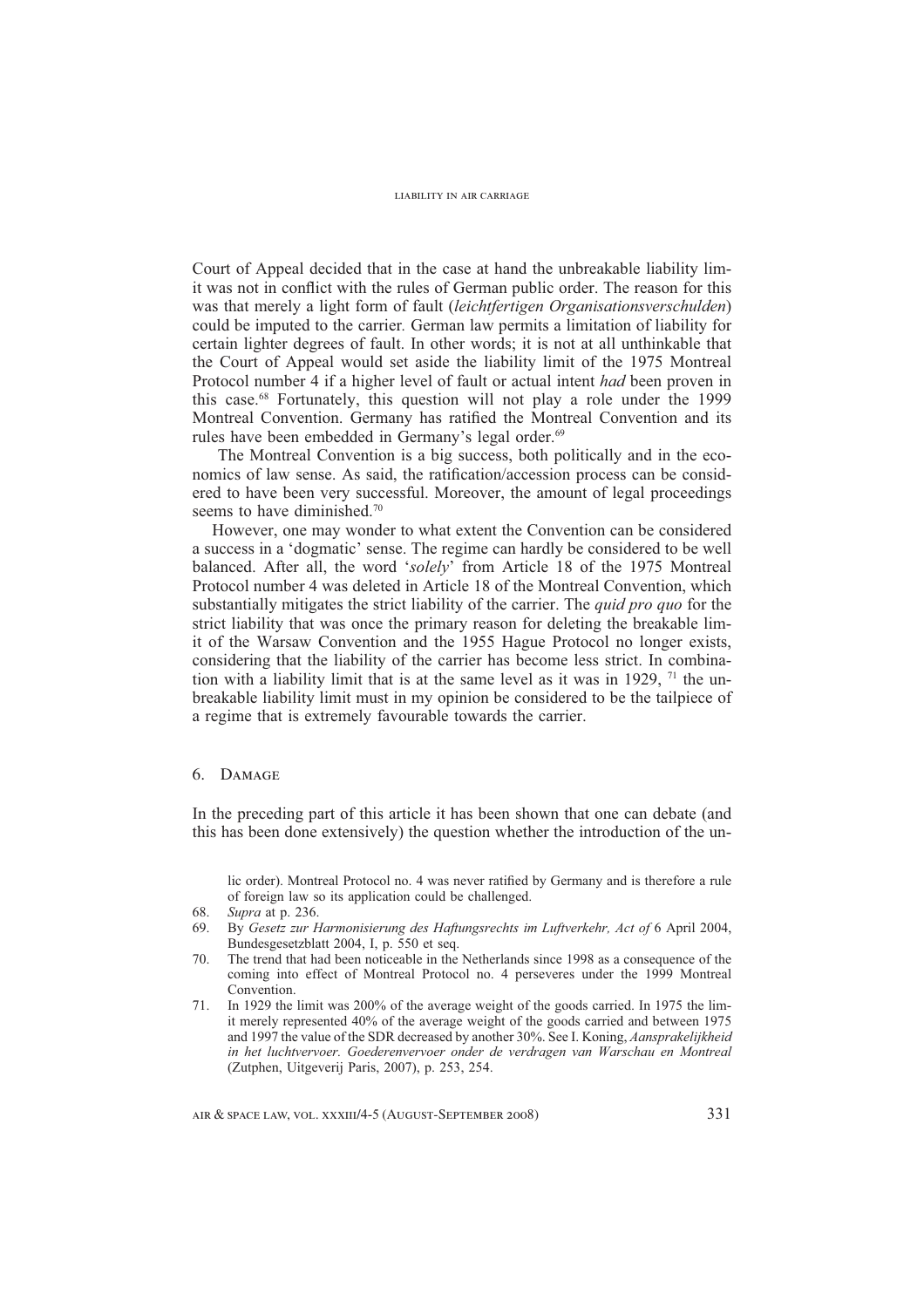breakable liability limit under the 1975 Montreal Protocol number 4 and the 1999 Montreal Convention must be considered as a desirable change in respect of the Warsaw and Hague System. In the following section a subject will be examined where in my view the 1999 Montreal Convention *should* have introduced a change, but failed to do so: in respect of the term 'damage'.

When goods are lost, destroyed, damaged, or their delivery is delayed, a variety of types of damage can be the result. Firstly, the fact that the goods themselves are damaged depreciates their value. It is also possible that damage does not exist because of damage to the goods *as such* but *arises out of,* or *in connection* with the loss, damage, destruction or delay of the goods: so-called *consequential loss.* It is very common in transportation law (both national law as well as uniform treaties) that the damages for which the carrier is liable are confined to certain types of damage. For instance, under *common law* the carrier is not liable for damages that were unforeseeable to him at the time the contract was concluded.72 Similar approaches can be found in Continental-European law systems.<sup>73</sup> Likewise, the generally accepted restriction of compensatory damage to the market value of the goods at the place of departure or destination can be considered as an application of the maxim that only foreseeable damages are to be recoverable.<sup>74</sup> These types of restrictions can be found across the whole spectrum of international uniform transportation law.<sup>75</sup> The question is whether this also applies to the Montreal and Warsaw Convention. This question is not easy to answer, because neither the Montreal nor the Warsaw Convention contains specific provisions that limit the recoverable damage. Both Conventions merely determine that the carrier is liable for damage *sustained in the event of*  loss, destruction or damage (Article 18) or delay (Article 19). In short, both Conventions are completely silent concerning the question *which* types of damage can be claimed.76

- 72. *Hadley v*. *Baxendale*, 1854, 9 Ex. 341, 156 Eng. Rep. 145 (1854). See also P. Martin, J.D. McClean et.al. in: *Shawcross & Beaumont, On air law,* (4th ed.) (London, Butterworths, (loose-leaf)), VII [31], M.A. Clarke, *Contracts of carriage by air,* (London, LLP, 2002), p. 110.
- 73. See H. Drion, *Limitation of Liability in International Air Law,* (The Hague, Martinus Nijhoff, 1954) p. 119.

- 75. CMR, for instance, limits the recoverable damage to the value of the goods at the place and time at which they were accepted for carriage (Art. 23 para. 1). In addition, the carriage charges, customs duties and some other charges can be refunded, *but no further damage shall be payable* (Art. 23 paras 3 and 4 CMR). CIM-COTIF also restricts recoverable damages to the actual value of the goods (Art. 40-43 CIM 1980, 30-33 CIM 1999). Art. 4 para. 5 of the Hague Visby Rules stipulates that the total amount of recoverable damage shall be calculated by reference to the value of the goods at the place and time at which the goods are discharged from the ship in accordance with the contract or should have been so discharged.
- 76. They merely specify the possible causes of the damage, namely loss, the destruction or damage of the goods and delay, see E. Du Pontavice, J. Dutheil de La Rochère and G.

<sup>74.</sup> See Drion *supra.*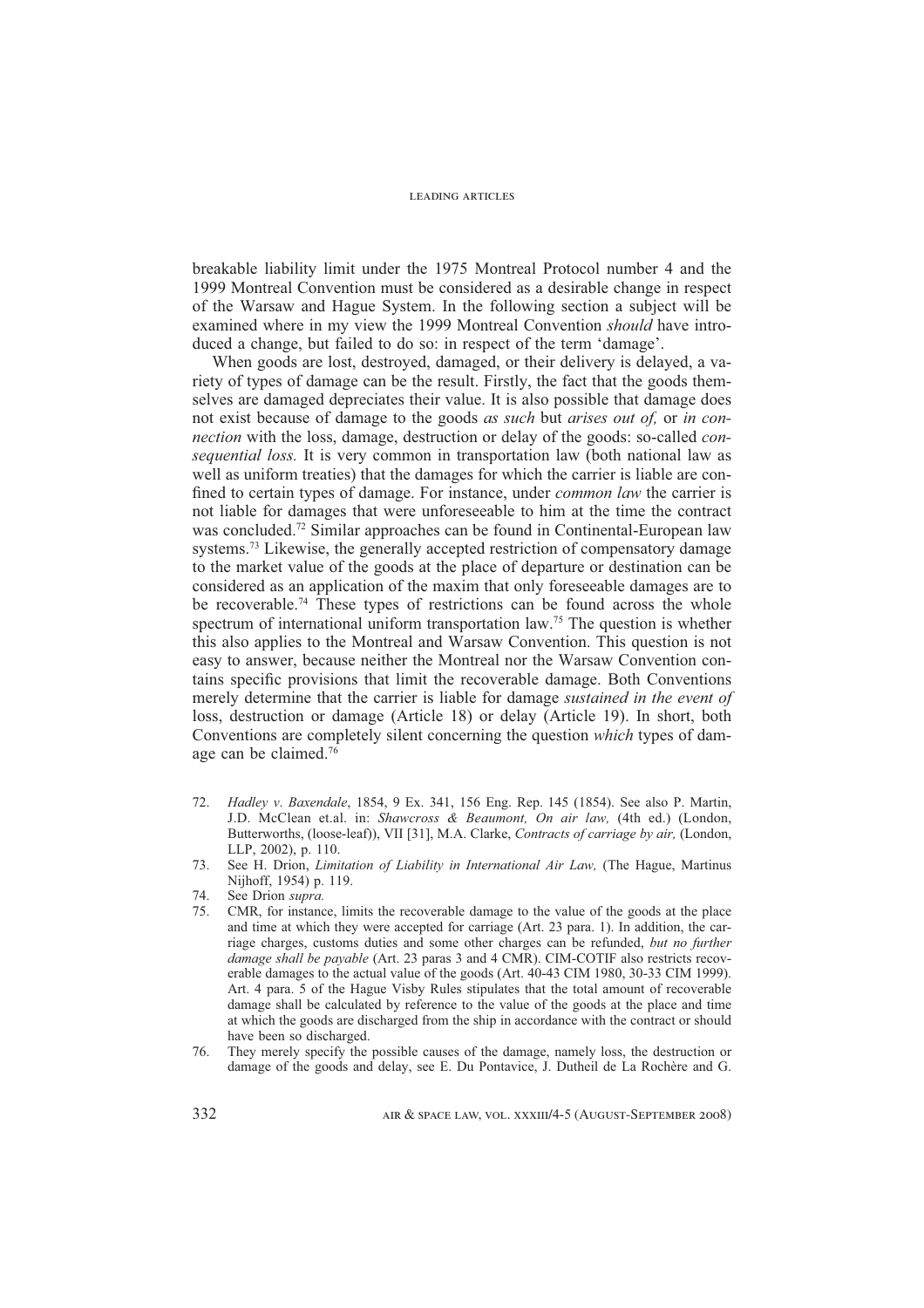The Montreal Convention provides a little more to hold on to than the Warsaw Convention. Article 29 of the Montreal Convention determines that punitive, exemplary or any other non-compensatory damages are not recoverable. This leads to the *a contrario* conclusion that compensatory damages are recoverable. But this does not bring about much clarity since the term 'compensatory damages' has a very wide meaning under common law. It includes *pecuniary loss* (which includes normal loss as well as consequential loss) as well as *nonpecuniary loss* (immaterial damage)*.* 77 In other words: practically all types of damage imaginable fall under this heading*.* Article 29 of the Montreal Convention therefore does not help us any further in determining whether the recovery of consequential damages is possible.

For the sake of uniformity and legal certainty, it is preferable that the meaning of the term 'damage' is derived from the Convention itself by way of autonomous interpretation.78 The point is that there is simply no starting point whatsoever under the Warsaw Convention. The result is that the general view  $-$  in the literature and in case law  $-$  is that national law should be normative in interpreting the term 'damage'.79 The drafters of the 1999 Montreal Convention were of the same opinion. Moreover, the preparatory works of the 1999 Montreal Convention indicate that this was the assumption of ICAO's Legal Committee when they drafted the Convention.<sup>80</sup> The result is that there is no uniformity on this point.

As a consequence, case law and literature in the UK, the United States, France, Germany and the Netherlands shows a wide variety of opinions. In English literature the prevailing opinion is that national law determines which kinds of damage can be recovered under the Convention.<sup>81</sup> Under English law

M. Miller, *Traité de Droit Aérien,* Vol. 1 (Paris, L.G.D.J., 1989), p. 1117.

- 77. See McGregor on Damages 1997, p. 25 *et sec*. According to McGregor on Damages, the following types of *non-pecuniary loss* can be distinguished: physical inconvenience and discomfort, pain and suffering and loss of amenities, mental distress, social discredit and loss of society and relatives, see McGregor on Damages, p. 92 et seq.
- 78. Grammatical, contextual and purposive methods supplemented by historic interpretation on the basis of the *travaux préparatoires*.
- 79. See H. Kronke, in: J. Basedow (ed.), *Münchener Kommentar zum Handelsgesetzbuch*: HGB. Band 7: Viertes Buch. Handelsgeschäfte. §§ 407-457. *Transportrecht*, (Münich, Beck, 1997), p. 2035; I. Koller, *Transportrecht* (6. Auflage), (Münich, C.H. Beck, 2007), p. 1533; E. Ruhwedel, *Der Luftbeförderungsvertrag. Ein Grundriß des deutschen und in*ternationalen Rechts der Personen- und Güterbeförderung auf dem Luftweg (3. Auflage), (Neuwied, Luchterhand 1998), p. 351. E. Giemulla, in: Giemulla/Schmid, *Warschauer Abkommen. Frankfurter Kommentar zum Luftverkehrsrecht* (Band 3), (Munich, Luchterhand (loose-leaf)), Art. 18 WA, note 44.
- 80. ICAO working papers for the 148th session of the Council, (S-WP/10420, 14/6/1996), in: International Conference on air law, Montreal 10-28 May 1999, Vol. III Preparatory Material, p. 25.
- 81. P. Martin, J.D. McClean e.a. in: *Shawcross & Beaumont, On air law,* (4th ed.) (London, Butterworths, (loose-leaf)), VII-[939]. According to the authors 'Art. 18 (1) [of the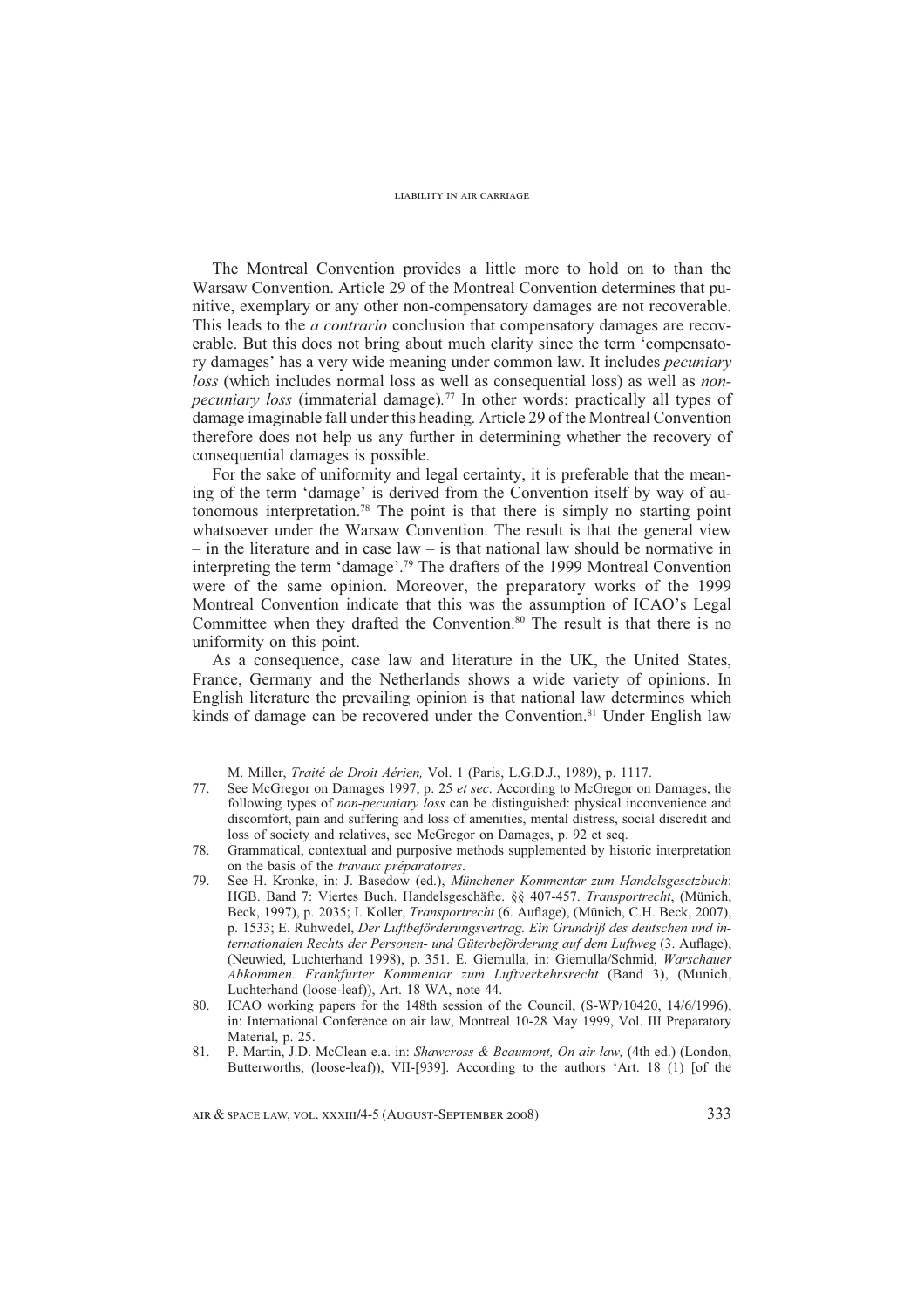both the depreciation in the value of the damaged goods as well as various kinds of consequential loss are recoverable. Clarke<sup>82</sup> states: 'The rule of English law is that the carrier is liable for all kinds of loss which, given what the carrier knew or should have known at the time of contracting with him about the claimant's situation, should have been in the reasonable contemplation of the carrier as likely to result from a breach of the kind that occurred'83 If the carrier knew or should have known that the cargo was to be utilized in the owner's business, the carrier may be liable for the loss of business such as loss of production.<sup>84</sup>

Likewise, in the United States consequential damages seem to be recoverable as well. But the means by which the American Federal District Courts came to this result is different. The Federal District Court of Illinois decided in 1985 in the case *Deere v. Lufthansa*85 that *consequential damages* could be compensated under the Warsaw Convention. The District Court referred to a judgement of the Federal District Court of Michigan, *Saiyed v. Transmediterranean Airways*. 86 In this case *consequential damages* were awarded in case of damages occasioned by delay. The court based its decision primarily on a contextual and teleological interpretation of the Warsaw Convention, therefore autonomously. According to the Federal Court, the parties to the Warsaw Convention had – instead of following the common law principle of forbidding the recovery of consequential damages in contract cases as established in *Hadley v. Baxendale* – sought to set limits on liability in order that the airlines might establish reasonable rates for carriage considering potential risk exposure. Rather than limiting the *type of damages* recoverable, the parties to the Convention placed a *ceiling* on the amount of proven elements of damage which could be recovered, as was considered by the Federal Court in *Saiyed*. 87 French case law seems to follow the same line of thought. Damage under the Warsaw Convention is not limited to specific types of damage.<sup>88</sup> In French transportation law the carrier is generally held liable for all damage that arises directly from the breach of the contract of carriage. The recoverable damage is,

Warsaw Convention, K] contemplates the award of consequential damages, although it does not specify the precise scope of recovery under this head; that will fall to be determined under the appropriate conflict rules of the forum State'.

- 82. M.A. Clarke, *Contracts of carriage by air*, (London, LLP, 2002), p. 110.
- 83. *Ibid.*
- 
- 84. See Clarke *supra*, with reference to *Hadley v. Baxendale* (1895) 9 Ex 341. 85. Deere v. Lufthansa, 81 C 4726 (N.D. Ill. 1985), aff'd on other grounds 885 85. *Deere v. Lufthansa*, 81 C 4726 (N.D. Ill. 1985), aff'd on other grounds 885 F.2d. 385 (7th Cir. 1988).
- 86. *Saiyed v. Transmediterranean Airways*, 509 F. Supp. 1167 (W.D. Mich. 1981).
- 87. According to the court the alternative would result in the recovery of different elements of damage depending upon the country in which the action for breach was instituted and uniformity could soon be lost. See *Saiyed v. Transmediterranean Airways*, 509 F. Supp. 1167 (W.D. Mich. 1981).
- 88. See Lamy Transport (Tome 2) 2003, p. 971, 672.

334 AIR & SPACE LAW, VOL. XXXIII/4-5 (AUGUST-SEPTEMBER 2008)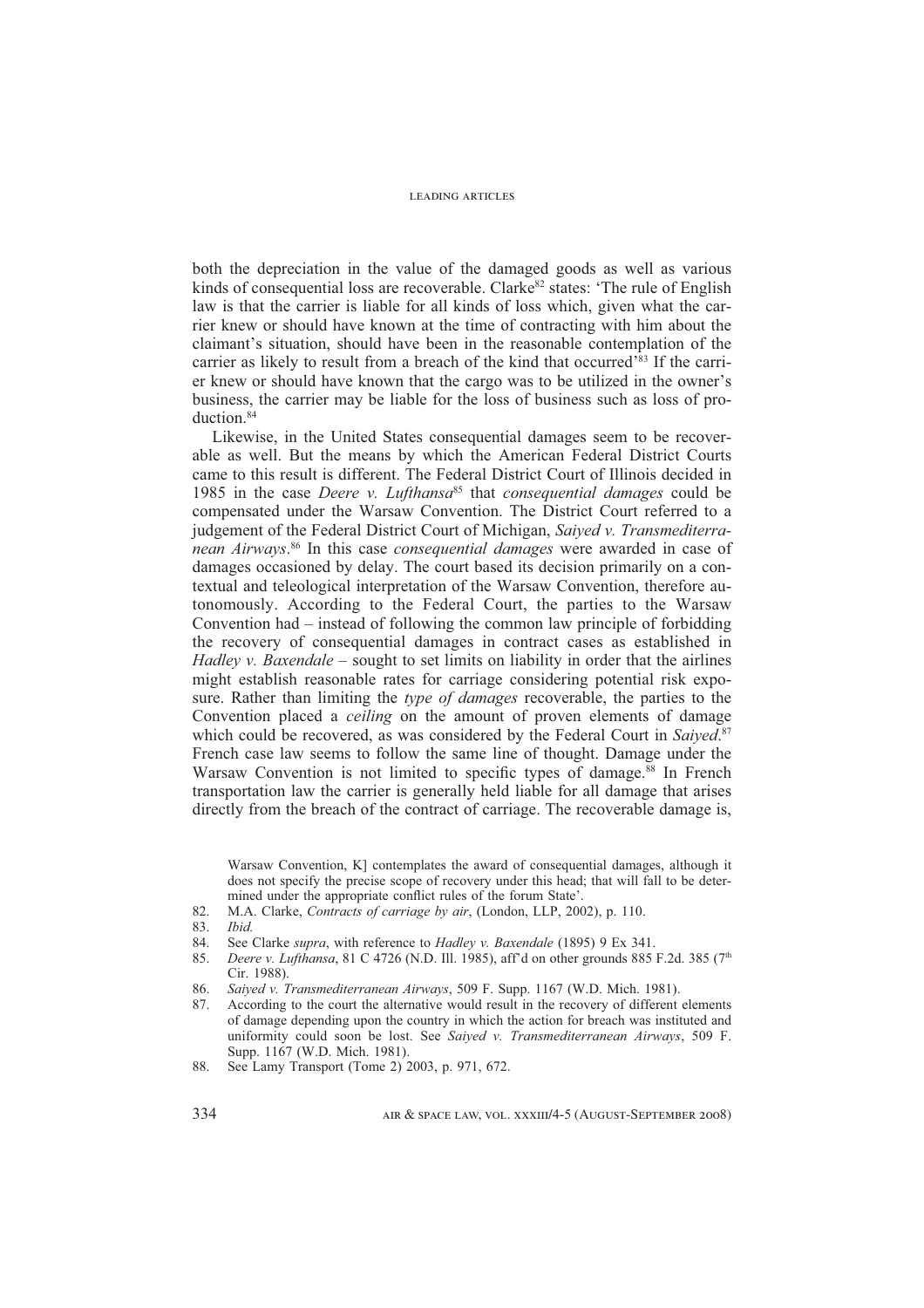however, restricted to the damage that was foreseeable to the carrier at the time the contract of carriage was concluded, unless the damage was caused by an intentional act *(dol)* or gross negligence (*faute lourde)* of the carrier or its servants or agents.<sup>89</sup>

German literature is divided on the question whether the general rules of the Civil Code or the specific rules for transportation in the Commercial Code should be applied for interpreting the term 'damage' under the Warsaw Convention.<sup>90</sup>

The Civil Code (§ 249 BGB) does not restrict the recoverable damage and therefore allows the recovery of consequential damage. The Commercial Code, however, (§ 429 HGB) restricts recoverable damages to the market value of the goods and explicitly excludes further damages (§432 HGB). According to Koller<sup>91</sup> the Commercial Code should be applied. According to this author, lacunas in the Convention should be filled by the application of the provisions in the Commercial Code. Koller considers the impossibility of recovering consequential damages to be one of the basic principles of German transportation law and it should also be applied in the case of carriage by air.<sup>92</sup> Müller-Rostin, on the other hand, is of the opinion that the special nature of air transportation leads to the application of the German Civil Code,<sup>93</sup> and was supported in this view by the Court of Appeal of Frankfurt am Main.<sup>94</sup>

The German Supreme Court resolved the matter in June 2004 and it followed Müller-Rostin.95 If the Warsaw Convention applies then sub-section 249 of the German Civil Code applies by which consequential damages are recoverable. That did not settle the matter, however. The German legislator seems to have followed the view of Koller in *Gesetz zur Harmonisierung des Haftungsrechts im Luftverkehr*, <sup>96</sup> of 6 April 2004 (also *Montrealer-Übereinkommen-Durchführungsgesetz*) by which the Montreal Convention was implemented in German Law. Article 2 of this Act determined that in the case of loss, destruction or damage in the sense of Article 18 Montreal Convention, sub-section 429 of the Commercial Code should be applied. Based on this Article the recoverable damage should be calculated on the basis of the value of the goods at the time and at the place of departure. The judgment of the Supreme Court came

- 89 See P. Le Tourneau, *Droit de la responsabilité et des contrats,* (Paris, Dalloz, 2006), p. 908, 909.
- 90. See H. Kronke 1997 *supra* at, p. 2035.
- 91. See I. Koller, *Transportrecht. Kommentar* (München, C.H. Beck, 2007), p. 1533, 1534.
- 92. *Ibid*.
- 93. Müller-Rostin, *in: Giemulla/Schmid*, Art. 18 WA, note 44-46. According to the author the high freight prices for carriage by air in comparison with other freight prices in other modes of transportation makes a restriction of the recoverable damage to the market value of the goods insufficient. See also Kronke 1997, p. 2036.
- 94. OLG Frankfurt am Main, 28 April 1981, *ZLW* 1981, p. 312-313.
- 95. BGH 9.6.2004- I ZR 266/00, *TranspR* 2004-9, p. 371, 372.
- 96. Act of 6 April 2004, Bundesgesetzblatt 2004, I, p. 550 et seq.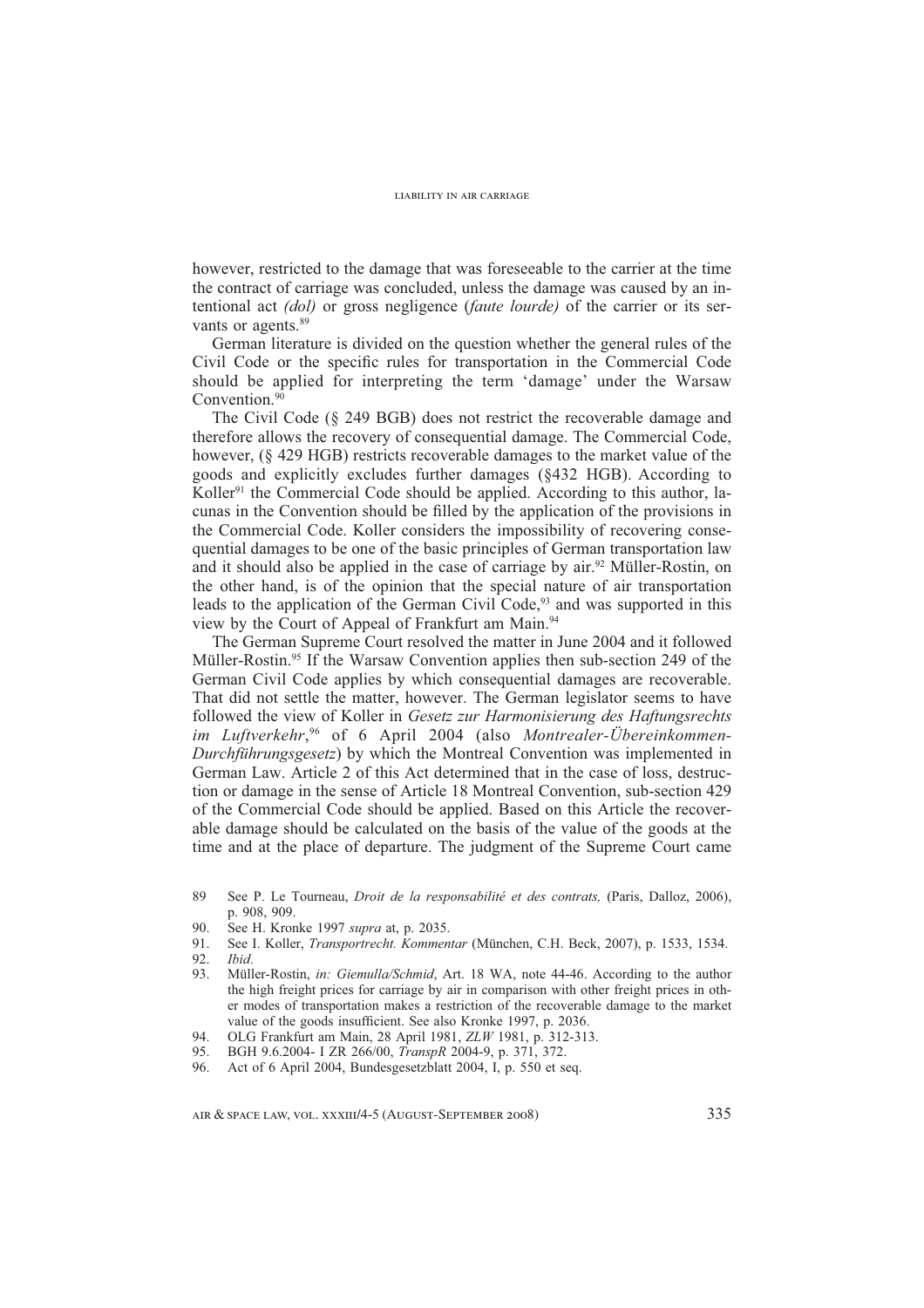two months after the *Montrealer-Übereinkommen-Durchführungsgesetz*. It seems as if the Supreme Court deliberately disregarded the Act. But in my view that conclusion is going too far. Firstly, the Supreme Court did not have to look at the Act because the Warsaw Convention, as amended by the Hague Protocol, was applicable instead of the Montreal Convention. Secondly, I believe that the Act leaves the possibility of recovering other types of damages open. This is because *Montrealer-Übereinkommen-Durchführungsgesetz* merely refers to sub-section 429 of the Commercial Code (which contains the criterion for the calculation of the damage) and *not* to sub-section 432 of the Commercial Code in which the recovery of consequential damages is explicitly excluded. Therefore, in Germany consequential damages are recoverable under the Warsaw as well as the Montreal Convention. In Dutch case law concerning carriage by air the question whether consequential damages are recoverable was never raised explicitly, which left the matter completely in the dark. In 2005 the Dutch legislator introduced a new title in the Civil Code $97$  that incorporates the provisions of the 1999 Montreal Convention. Article 8:1357 of this title determines that the recoverable damages are restricted to the value of the goods at the place of destination. In other words, if Dutch law is to be applied – by virtue of the rules of private international law  $-$  for the determination of the recoverable damage, consequential damages are explicitly *not* recoverable. This is not only the case when the damage is sustained in cases of loss, destruction or damage to the goods, but also for damage occasioned by delay.98

By unequivocally referring to national law for the interpretation of the term 'damage', uniformity and legal certainty are unnecessarily compromised. In my view the ICAO's solution to leave the interpretation to national law does not win any prizes for initiative. This leaves possibilities for national legislators like the Dutch and German to fill the gap without any regard for international developments on this point, which could eventually result in a complete lack of uniformity with regard to one of the key concepts of the Convention. In my view the solution should be sought in an autonomous interpretation, where courts should seek an interpretation that has the broadest support in international case law. In my view this means that consequential damages should be recoverable.

# 7. Basis of Claims

In continental European legal doctrine the question of what forms the basis of claims has never received as much attention as it has done in Anglo-American law. Under the continental European law systems, the basis of the Warsaw

<sup>97.</sup> Title 16 of Book 8 of the Civil Code.

<sup>98.</sup> In the case of delay the prevailing view is that consequential damages are recoverable.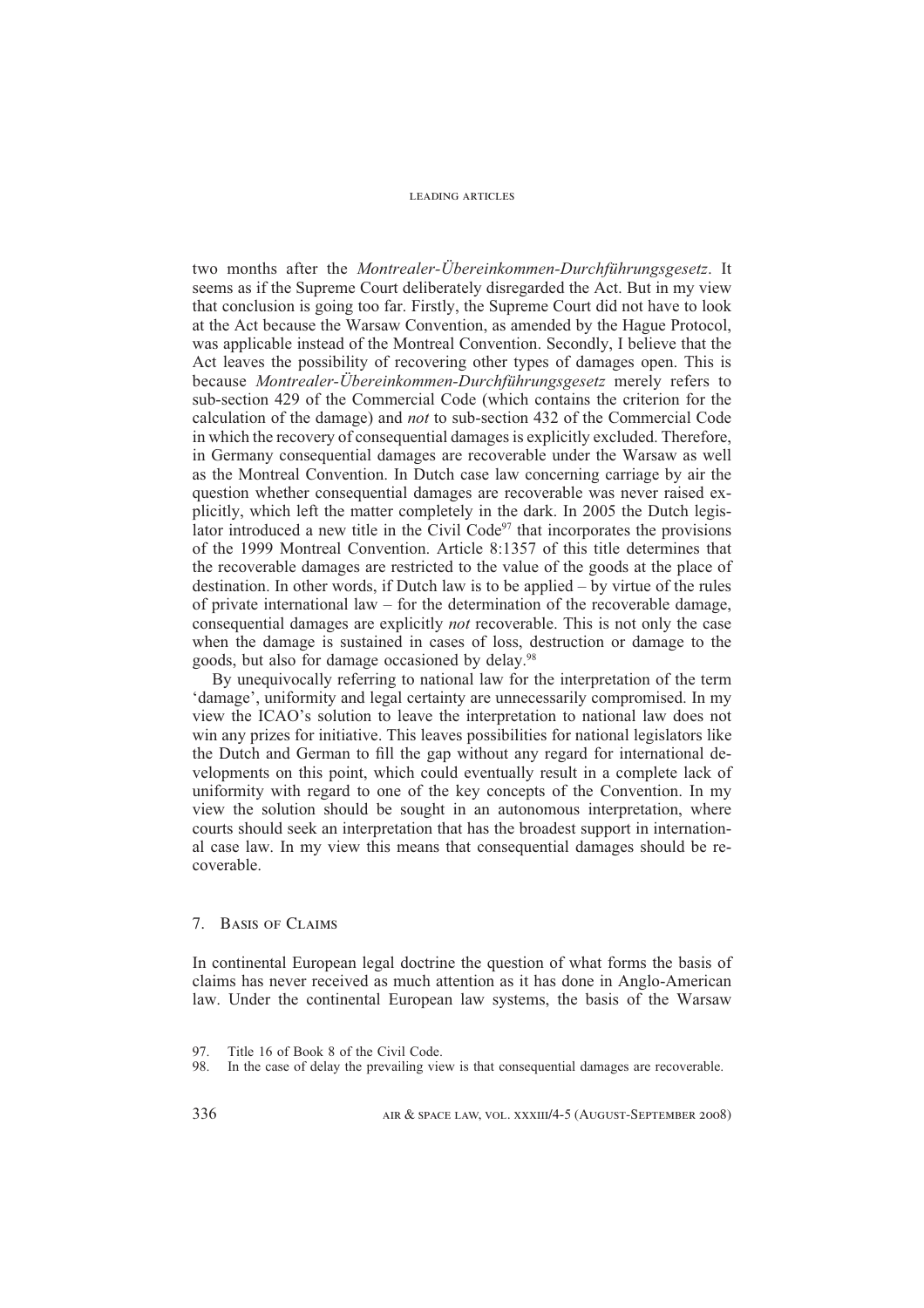claim had a clear contractual connotation and the basis of claims was without much discussion derived from Articles 18 and 19 of the Warsaw Convention.<sup>99</sup> In Anglo-American doctrine and case law this conclusion was less obvious, and the cause of action has been subject to much discussion.<sup>100</sup> In my view the cause of this discussion originates primarily from American case law. Before 1978, the prevailing view was that the Warsaw Convention did not create a cause of action.101 Instead, the cause of action had to be found in a national contractual or extra-contractual basis of a claim. The Warsaw Convention merely drew the boundaries by means of, for instance, limitation of action, <sup>102</sup> limitation of liability,<sup>103</sup> and jurisdiction.<sup>104</sup> The 'Anglo-American' view is largely based on the drafting history of the Warsaw Convention.105 However, since the 1970s this view has changed. Since then it is the prevailing view in Anglo-American case law and doctrine that the Convention provides its own cause of action.<sup>106</sup> The

- 99. See H.J.Abraham, *Das Recht der Luftfahrt. Kommentar und Quellensammlung*. (Cologne, Carl Heymanns Verlag, 1960). p. 258; W. Guldimann, *Internationales Lufttransportrecht. Kommentar zu den Abkommen von Warschau 1929/55 und Guadalajara 1961* (Zürich, Schulthess, 1965), p. 22; E. Ruhwedel, *Der Luftbeförderungsvertrag. Ein Grundriß des deutschen und internationalen Rechts der Personen- und Güterbeförderung auf dem Luftweg* (3. Auflage), (Neuwied, Luchterhand, 1998), p. 156; E. Giemulla, in: Giemulla/ Schmid, *Warschauer Abkommen. Frankfurter Kommentar zum Luftverkehrsrecht* (Band 3) (Münich, Luchterhand (loose-leaf)), Art. 1 WA note 27, p. 17, 18; J.W.F. Sundberg, *Air Charter. A study in legal Development*, (Stockholm, Norstedt & Söner 1961), p. 198; D. Goedhuis, *Handboek voor het luchtrecht*, (The Hague, Martinus Nijhoff, 1943) p. 199; H. Drion, *Limitations of liabilities in international air law*, (The Hague, Martinus Nijhoff, 1954), p. 54 ; R.H. Mankiewicz, *The liability regime of the international air carrier. A commentary on the present Warsaw System,* (Antwerp, Boston London Frankfurt, Kluwer, 1981), p. 33.
- 100. See for instance P. Martin, J.D. McClean e.a. in: *Shawcross & Beaumont, On air law,*  (4th ed.) (London, Butterworths, (loose-leaf)), VII-[402]-[407], G. Miller, *Liability in international air transport. The Warsaw system in municipal courts,* (Deventer, Kluwer, 1977), p. 224-247, M. Pourcelet, *Transport aérien international et responsabilité,*  (Montréal, Les Presses de l'Université de Montréal, 1964), p. 175-201.
- 101. See also P. Martin, J.D. McClean et.al. in: *Shawcross & Beaumont*, *On air law,* (4th ed.) (London, Butterworths, (loose-leaf)) VII-[402]; according to the authors the first judgment dates back to 1941. Most commentators regard the judgment of the District Court of New York in the case *Komlos v. Cie Nationale Air France*, 111 F. Supp 393, (S.D.N.Y. 1952) as the first case in which an American court decided that in the case of international carriage by air the cause of action ought to be sought in national law. Later this view was followed by many other US Courts.
- 102. Art. 29 of the Warsaw Convention.
- 103. Art. 25 of the Warsaw Convention.
- 104. Art. 28 of the Warsaw Convention.
- 105. The most important indication for this view can be found in the minutes of the 1928 Conference in Madrid as described by G. Nathan Calkins, The Cause of Action Under the Warsaw Convention: Part I, 26 *JALC* 217, 218-29 (1959) as cited in *Jack v Trans World Airlines,* 820 F.Supp. 1218 (N.D. Cal. 1993).
- 106. The change started with a decision of the Federal Court of Appeal in the *case Benjamins v. British Airways*, 572 F 2d 913 (2nd Cir. 1978), cited in P. Martin, J.D. McClean et al.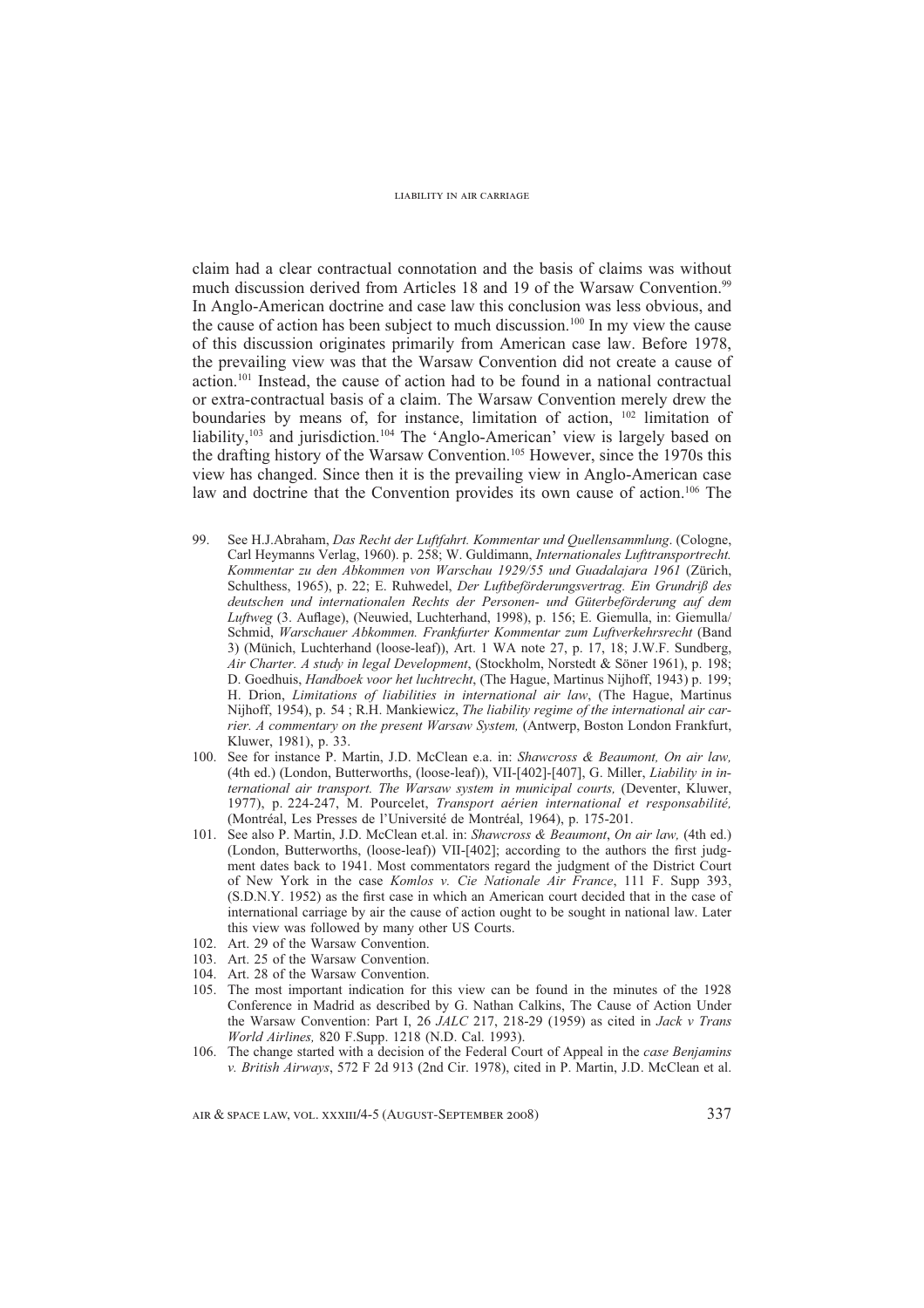same can be said of the Montreal Convention. That the issue of the basis of claims is still not a thing of the past is shown by the heading of Article 29 of the Montreal Convention: '*basis of claims*'.

## 8. Concurrence of Claims

Another question is whether the Warsaw and Montreal Conventions permit, in addition to claims under Articles 18 and 19, parallel claims on a national basis. Article 29 of the Montreal Convention<sup>107</sup> (Article 24 of the Warsaw Convention)<sup>108</sup> provides for a scheme that can be interpreted in two ways. In the first interpretation concurrent claims based on another (national) basis are permitted, but the Convention curtails these claims by its limitations and liability limits. Secondly, the Convention prohibits the concurrence of claims on a national basis with 'Convention claims'. Although the first view is broadly supported in the literature, 109 in English and American case law the second vision seems to be predominantly followed.110 In my view, however, the choice of vision which one follows in fact makes no difference to the outcome of a case so long as there is actually a concurrent claim under the Warsaw or Montreal Conventions. The effect of blocking a parallel claim is the same as that of a prohibition. In both

in: *Shawcross & Beaumont, On Air Law,* (4th ed.) (London, Butterworths, (loose-leaf)) VII-[403]. See for a more extensive description of the cause of action issue P. Martin, J.D. McClean et al. in: *Shawcross & Beaumont*, *On Air Law,* (4th ed.) (London, Butterworths, (loose-leaf)) VII-[402]-[407].

- 107. 'In the carriage of passengers, baggage and cargo, any action for damages, however founded, whether under this Convention or in contract or in tort or otherwise, can only be brought subject to the conditions and such limits of liability as are set out in this Convention without prejudice to the question as to who are the persons who have the right to bring suit and what are their respective rights. In any such action, punitive, exemplary or any other non-compensatory damages shall not be recoverable'
- 108. Paragraph 1 of Art. 24 reads: 'In the cases covered by Art.s 18 and 19 any action for damages, however founded, can only be brought subject to the conditions and limits set out in this Convention.'

 Paragraph 2: 'In the cases covered by Art. 17 the provisions of the preceding para. also apply, without prejudice to the questions as to who are the persons who have the right to bring suit and what are their respective rights.'

- 109. In Germany see Ruhwedel 1999, p. 163, Kuhn 1989, p. 22.Hübsch 1996, p. 367; for English law see P. Martin, J.D. McClean e.a. in: *Shawcross & Beaumont, On Air Law,*  (4th ed.) (London, Butterworths, (loose-leaf)) VII-[405], M.A. Clarke, *Contracts of carriage by air,* (London, LLP, 2002), p. 156. This view is also followed in New Zealand case law: *Emery Air Freight Corp. v. Nerine Nurseries*, Court of Appeal Wellington 5 May, 14 July 1997 [1997] 3 *NZLR* 723.
- 110. See for English law *Sidhu v. British Airways (*HL 12 Dec. 1996, [1997] 2 *Lloyd's Rep*. 76, the USA *El Al Israel Airlines. v. Tsui Yuan Tseng* 525 U.S. 155 (1999). See for an extensive reference to American case law also M.A. Clarke, *Contracts of carriage by air,* (London, LLP, 2002), p. 154 et seq.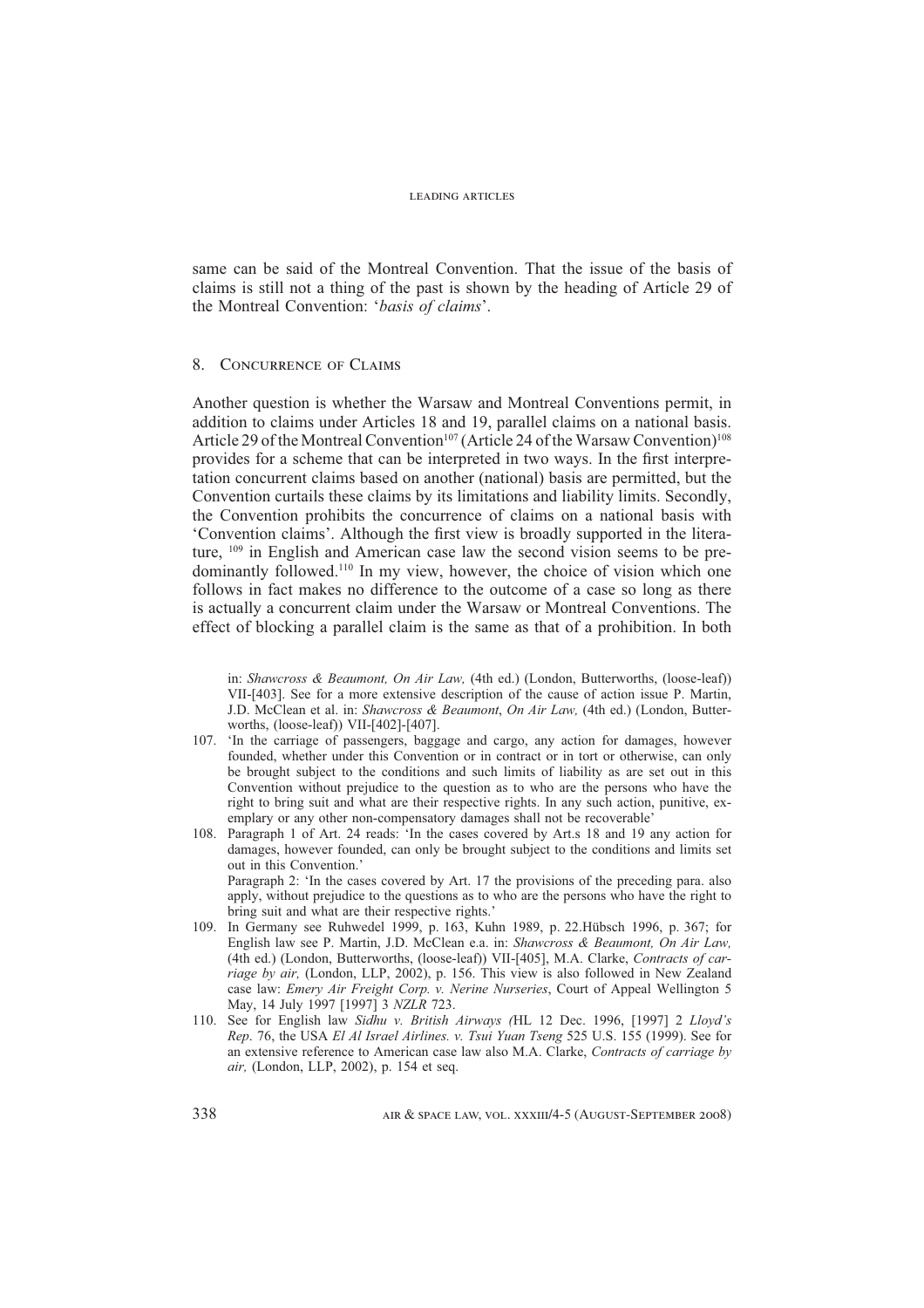cases, the carrier is not liable beyond the scope and limitations imposed by the rules of the Convention. In this respect Article 29 of the Montreal Convention should not be interpreted differently from Article 24 of the Warsaw Convention.

The real concern is the question whether the Convention can exclude claims on a national basis if there is *no parallel claim* under the Convention. In that case, concurrence is no longer at issue, but what is at issue is rather the question as to the material scope of the Convention. In 1996, the House of Lords<sup>111</sup> held that the Warsaw Convention provides exhaustive rules for the liability of the carrier arising from international carriage by air. In 1999, the US Supreme  $Count<sup>112</sup>$  followed with a similar conclusion. In the literature this is referred to as the *doctrine of exclusivity*. Although both cases concern the carriage of passengers under Article 17 of the Warsaw Convention, their relevance for the carriage of cargo under Articles 18 and 19 should not be underestimated. This is because the House of Lords and the US Supreme Court did not restrict themselves to the interpretation of the wording of Article 17 of the Warsaw Convention, but looked at the matter in a much broader sense.

# 9. Exclusivity

In my view, however, the above-mentioned decisions are debatable. In both cases the question arose whether a passenger's national contractual or extracontractual claim arising out of international air carriage was allowed when the claim could *not* be brought under Article 17 of the Warsaw Convention. In both cases the decision was that these claims were excluded, as a result of which the passengers had no remedy whatsoever. Because the judgment of the House of Lords in the *Sidhu* case is in my view the most far-reaching, my comments mainly focus on this decision.

In a voluminous Opinion – that was supported unanimously by the other Law Lords – Lord Hope of Graighead came to the conclusion, based on systematical-contextual and teleological methods of interpretation, that Articles 17, 18 and 19 were meant to describe in an exhaustive manner all situations in which the carrier could be liable for damages arising out of international carriage by air.113 Because Articles 17, 18 and 19 of the Warsaw Convention did not in themselves determine that they were meant to provide exhaustive rules, Lord Hope inferred this from the Articles within the context of Chapter III of the Warsaw Convention,<sup>114</sup> in particular the structure of Articles  $23$  and 24.

- 112. *El Al Israel Airlines. v. Tsui Yuan Tseng* 525 U.S. 155 (1999).
- 113. *Sidhu v. British Airways* [1997] 2 *Lloyd's Rep*. 80 HL et seq.
- 114. Ch. III comprises Art.s 17 to 30 of the Warsaw Convention and is entitled 'liability of the carrier'.

<sup>111.</sup> *Sidhu v. British Airways* [1997] 2 *Lloyd's Rep*. 67 HL.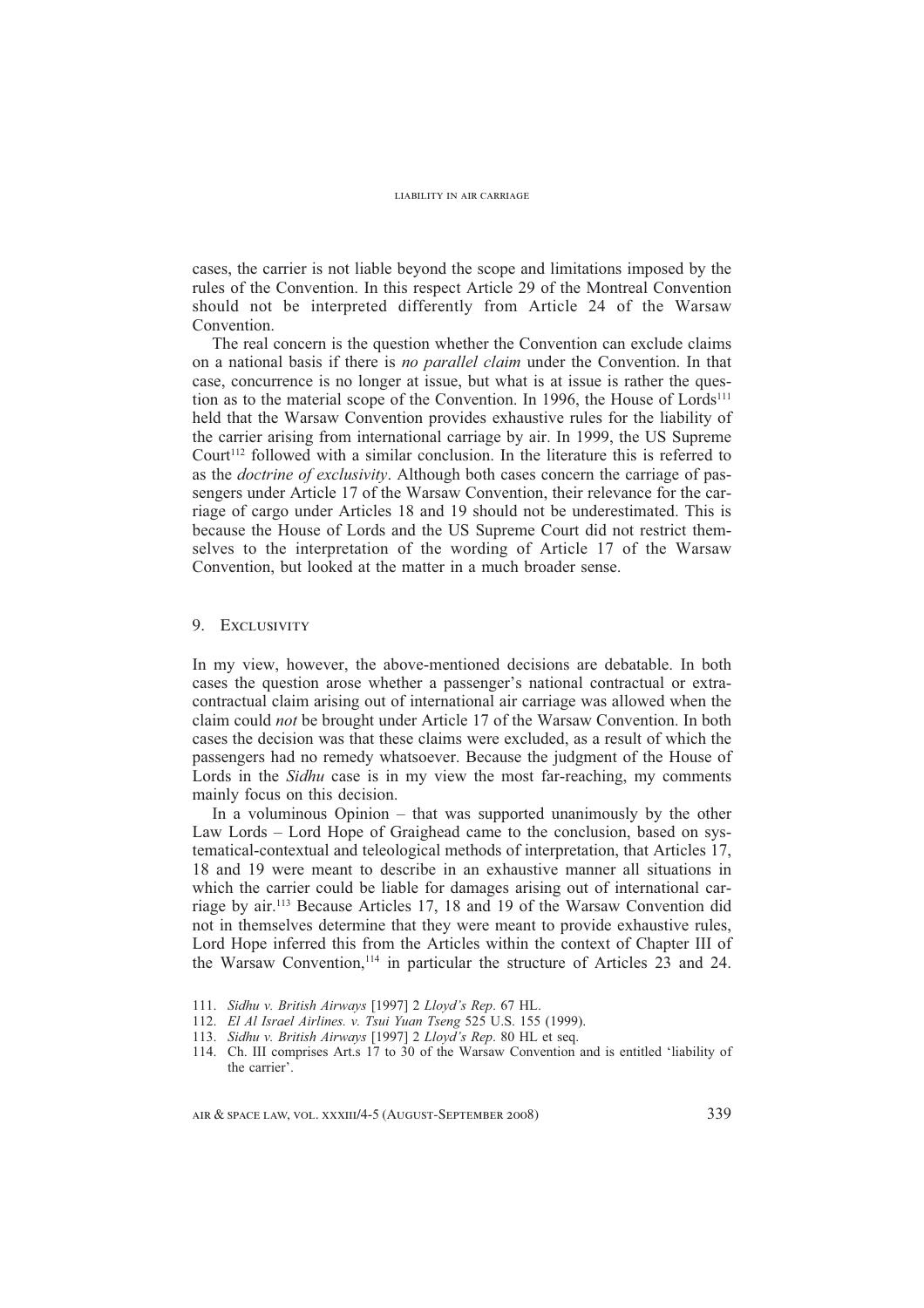According to Lord Hope, these Articles created a closed system for the carrier as well as the passenger (or any other party claiming compensation): on the one hand, the carrier surrenders his freedom to contract out of liability (Article 23) and, on the other, the passenger is restricted to the claims he/she can bring under the Convention. This led to the question of what the boundaries of Articles 17, 18 and 19 were. In other words: a question about the material scope of the Convention. This is the core of the case, as Lord Hope indeed acknowledged:

The reference in the opening words of Article. 24(2) to "the cases covered by Article 17" does, of course, invite the question whether Article 17 was intended to cover only those cases for which the carrier is liable in damages under that Article. The answer to that question may indeed be said to lie at the heart of this case. In my opinion the answer to it is to be found not by an exact analysis of the particular words used but by a consideration of the whole purpose of the Article. *In its context the purpose seems to me to be to prescribe the circumstances – that is to say, the only circumstances – in which a carrier will be liable in damages to the passenger for claims arising out of his international carriage by air* [emphasis added]*.*

In the eyes of Lord Hope, Article 17 does not only formulate in a positive sense which kinds of damage or which specific causes fall under Article 17, but also in a negative sense which kinds do not; namely all other conceivable types of damage and causes which can arise out of international carriage by air that do not fall under Article 17. This makes the material scope of Article 17 infinite. In my opinion this conclusion is too far-reaching. In 1999, the US Supreme Court came to a similar conclusion.<sup>116</sup> In this case, a passenger claimed damages for personal injuries caused by the carrier's security search preceding the flight. The US Supreme Court decided that recovery for personal injury suffered on board an aircraft or in the course of embarking or disembarking, if not under Article 17 of the Warsaw Convention, is not available at all. The US Supreme Court followed a similar line of reasoning as the House of Lords had done in the *Sidhu* case. In the view of the House of Lords all claims in connection with international air carriage that fall outside Articles 17, 18 of 19 are barred, not only under the Convention but under national law as well. Such a far-reaching conclusion (it leaves passengers without any remedy at all) needs a firm basis in the wording, the context, the purpose or the history of the Convention. In my view it is questionable whether that foundation exists. My criticism of this approach is twofold. Firstly, I do not agree with the conclusion of the House of Lords that the scope of Articles 17, 18 and 19 of the Warsaw Convention must be considered infinite. Secondly, in my view the House of Lords formulated its decision too broadly.

<sup>115.</sup> *Sidhu v. British Airways* [1997] 2 *Lloyd's Rep.* 82 HL.

<sup>116.</sup> *El Al Israel Airlines. v. Tsui Yuan Tseng* 525 U.S. 155 (1999).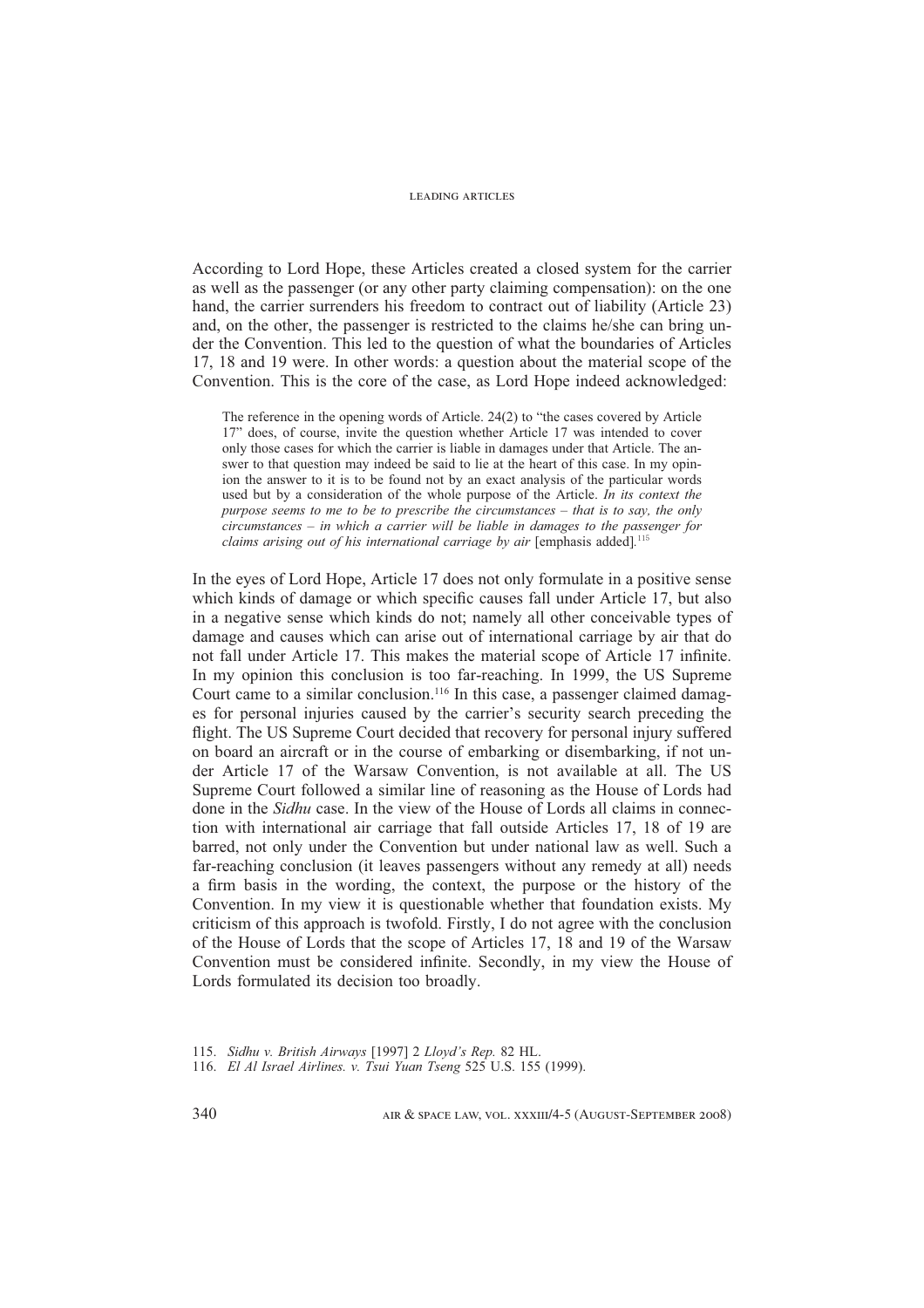With respect to the first point of criticism: If the drafters of the Convention really did intend to make the scope of Articles 17, 18 and 19 of the Warsaw Convention infinite, would it not have been logical for them to clarify this in the wording of those Articles? This argument was also raised by Justice Stevens in his *dissenting opinion* in the *Tseng* case.<sup>117</sup> Articles 17, 18 or 19 do not determine this, and neither does Article 24 of the Warsaw Convention, for that matter. It can just as well be argued that when the Convention was drafted in 1929, it was never intended to make an exhaustive set of rules. It is just as likely that the drafters merely wanted to determine in which cases the carrier was subjected to the – at that time in comparison with existing national laws – severe system of liability based on presumed fault and to leave other questions to the underlying national law system. Moreover, the *travaux préparatoires* of the Warsaw Convention seem to point to the fact that the drafters took into account that there were lacunas in the liability regime they had drafted and they considered the underlying national law systems to be applicable in such cases.<sup>118</sup> Secondly, in my opinion the decision of the House of Lords is formulated too broadly. The view of Lord Hope is not restricted to an interpretation of the words 'injury' or 'accident' in Article 17, but extends to Articles 18 and 19 as well and makes no distinction between other matters that are also regulated in these articles. For instance: to the period of carriage. Articles 17 and 18 of the Warsaw Convention (and the Montreal Convention as well) stipulate that the liability of the carrier is limited during a specifically defined period.<sup>119</sup> Outside the 'period of liability' the convention does not apply.120 Therefore, damage

- 117. *El Al Israel Airlines. v. Tsui Yuan Tseng* 525 U.S. 155 (1999), p 177 et seq.
- 118. See CITEJA, *II Conférence Internationale de Droit Privé Aérien*, 4-12 Octobre 1929, Varsovie (Procès-verbaux), Warsawa: l'OACI 1930, p. 14-17, which is translated in R.C. Horner & D. Legrez, *Second International Conference on Private International Aeronautical Law Minutes, Warsaw 1929,* (South Hackensack, Fred B. Rothman, 1975), p. 22.
- 119. Article 17 of the Warsaw Convention determines with regard to the carriage of passengers that the carrier is only liable 'if the accident which caused the damage so sustained took place on board the aircraft or in the course of any of the operations of embarking or disembarking.' Article 18 paragraph 1 of the Montreal Convention determines with regard to the carriage of goods that the carrier is only liable 'if the occurrence which caused the damage so sustained took place during the carriage by air.' The concept of 'carriage by air' is subsequently defined in paragraphs 2 and 3. Paragraph 2 determines that 'The carriage by air within the meaning of the preceding paragraph comprises the period during which the luggage or goods are in charge of the carrier, whether in an aerodrome or on board an aircraft, or, in the case of a landing outside an aerodrome, in any place whatsoever'. Paragraph 3 restricts the period of liability in a geographical sense: 'The period of the carriage by air does not extend to any carriage by land, by sea or by river performed outside an aerodrome. If, however, such a carriage takes place in the performance of a contract for carriage by air, for the purpose of loading, delivery or transhipment, any damage is presumed, subject to proof to the contrary, to have been the result of an event which took place during the carriage by air'.
- 120. See M.A. Clarke, *Contracts of Carriage by Air,* (London, LLP, 2004), p. 117 et seq.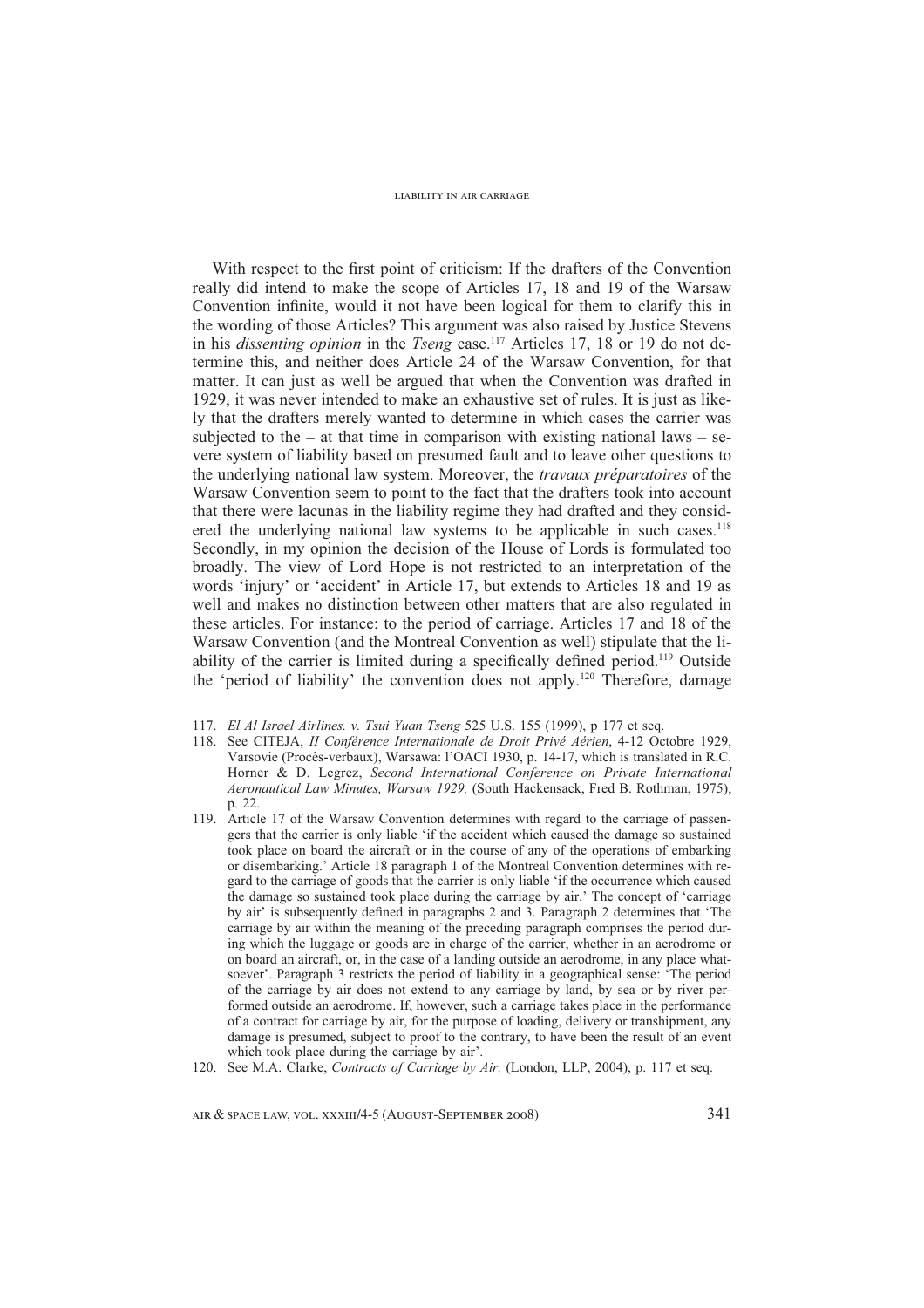caused by the carrier outside the period of liability is subject to the law that is applicable by virtue of the rules of private international law.121 In the case of carriage of goods it frequently occurs that the carrier agrees to carry the goods by road to the airport or from the airport to their final destination. This transportation normally falls outside the period of liability.122 It would be illogical if the carrier could not be held liable in any way for damage caused during this agreed part of the transportation merely because it falls outside the period of liability as defined in Article 18 of the Warsaw Convention. However, this seems to be exactly the consequence if one extrapolates the decision of the House of Lords – that Articles 17, 18 and 19 prescribe the only circumstances in which the carrier will be liable – directly to the period of liability. The decision of the House of Lords lacks a clear nuance on this point.<sup>123</sup>

In view of what has been stated above it is, in my opinion, regrettable that the drafters of the Montreal Convention seemed to have followed the judgments of the House of Lords and the US Supreme Court. Article 29 has reformulated Article 24 of the Warsaw Convention in a much broader sense to fit the verdicts. Article 29 of the Montreal Convention no longer refers to Articles 17, 18 and 19 like the old version did, but simply states that 'In the carriage of passengers, baggage and cargo' *in general*, any action for damages can only be brought subject to the conditions and limits of liability of the Convention. In my view Article 29 of the Montreal Convention should be interpreted narrowly, just as the decisions of the House of Lords and the US Supreme Court should be refined.<sup>124</sup>

#### 11. RIGHT TO SUE

Another matter that has been the subject of much debate is the question of who is entitled to claim compensation under the terms of the Warsaw and Montreal

- 121. The French Supreme Court seems to have taken this premise as a starting point in a decision that arose out of the same circumstances as in the *Sidhu* case: see CC 15 Juillet 1999 (no. de pourvoi 91-100268). The case can be found at <www.legifrance.gouv.fr>.
- 122. For a more detailed discussion of 'accessory transport' and combined carriage in relation to the period of liability see M.A. Clarke, *supra* p. 119-121.
- 123. Shawcross & Beaumont, *On air law,* (4th ed.) (London, Butterworths, (looseleaf)), VII [408]-[409].
- 124. An interesting question is whether the decision of the Court of Justice of the EU of 10 Jan. 2006, C344/04 j 2006, 403 (concerning EU Regulation 261/2004 on denied boarding, cancellation and long delay of flights) is in conflict with the exclusivity doctrine of the House of Lords and the US Supreme Court. Unfortunately this article does not leave room to consider this issue. For a more extensive discussion, see: I. Koning, *Aansprakelijkheid in het luchtvervoer. Goederenvervoer onder de verdragen van Warschau en Montreal,* (Zutphen, Uitgeverij Paris 2007), p. 315 et seq.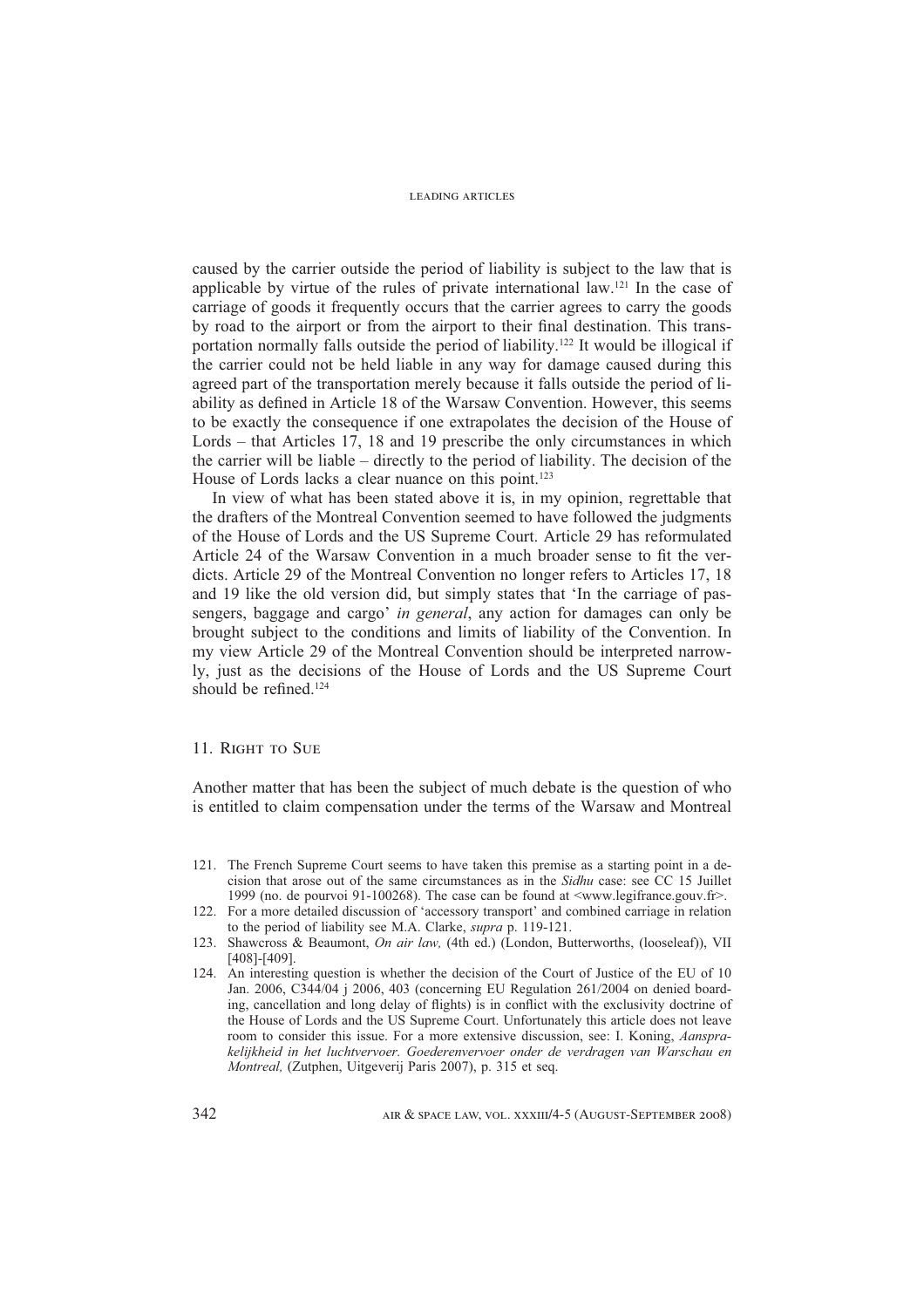Conventions. Under the Warsaw Convention it was fairly generally accepted that the consignor and consignee had the right to claim compensation.<sup>125</sup> This was usually derived from Articles 13 paragraph  $3^{126}$  and 30 paragraph  $3^{127}$  of the Warsaw Convention. The same must be assumed for the Montreal Convention since these articles were taken over virtually unchanged. The central question here is whether, apart from the consignor and the consignee in the contract of carriage, others may also claim compensation. Under the Warsaw Convention, three different approaches could be derived from the literature and case law. In Dutch,<sup>128</sup> French<sup>129</sup> and German case law,<sup>130</sup> the prevailing view was that the Warsaw Convention only conferred the right of action on those who were stated as consignor and consignee on the air waybill. Moreover, in the Netherlands the right of action was further restricted to the party having the right to dispose of the goods. The consignor and consignee could therefore only claim compensation with the exclusion of each other.<sup>131</sup> Although these views were based on autonomous (grammatical and systematically) interpretation methods, $132$  they are in my opinion too strict and formal. There is no reason to assume that the right to sue under the Warsaw Convention must be attributed exclusively to the consignor or consignee mentioned in the airway bill. Such a conclusion cannot be inferred from the Warsaw Convention's wording, context or its drafting history. Moreover, the restriction is also contrary to the rules for the right to sue in most underlying national law systems. In the United States, the right of action was also conferred on the consignor and the consignee, but the question as

- 125. W. Guldimann, *Internationales Lufttransportrecht. Kommentar zu den Abkommen von Warschau 1929/55 und Guadalajara 1961,* (Zürich, Schulthess 1965), p. 89; M.A. Clarke en D. Yates, *Contracts of carriage by land and air,* (London, LLP, 2004). p. 331.
- 126. 'If the carrier admits the loss of the goods, or if the goods have not arrived at the expiration of seven days after the date on which they ought to have arrived, the consignee is entitled to put into force against the carrier the rights which flow from the contract of carriage'.
- 127. 'As regards luggage or goods, the passenger or consignor will have a right of action against the first carrier, and the passenger or consignee who is entitled to delivery will have a right of action against the last carrier, and further, each may take action against the carrier who performed the carriage during which the destruction, loss, damage or delay took place. These carriers will be jointly and severally liable to the passenger or to the consignor or consignee'.
- 128. The view is based on Drion's argumentation, *see Limitation of Liability in International Air Law,* (The Hague, Martinus Nijhoff, 1954), p. 329. One of the earliest Dutch decisions where this view was followed was that of the Court of Haarlem 25 May 1971, *S&S* 1971, 59; Court of Appeal of Amsterdam 14 Dec. 1989, *S&S* 1990, 131.
- 129. CA Paris 2 juin 1985, *RFDA* 1985, p. 343 and TC Paris 15 janvier 1986, *RFDA* 1986, p. 276 See also I. Zivy, 'Le droit du destinataire réel d'une LTA', *RFDA* 1986, p. 18 et seq.
- 130. OLG Köln, 20.11.80, *ZLW* 1982, p. 176 and BGH, *NJW* 1969, p. 2008.
- 131. See HR 19 April 2002, *NJ* 2002, 412 (*Sainath v. KLM*).
- 132. Based on the '*a contrario*' reasoning by Drion in his dissertation, see Drion *supra.*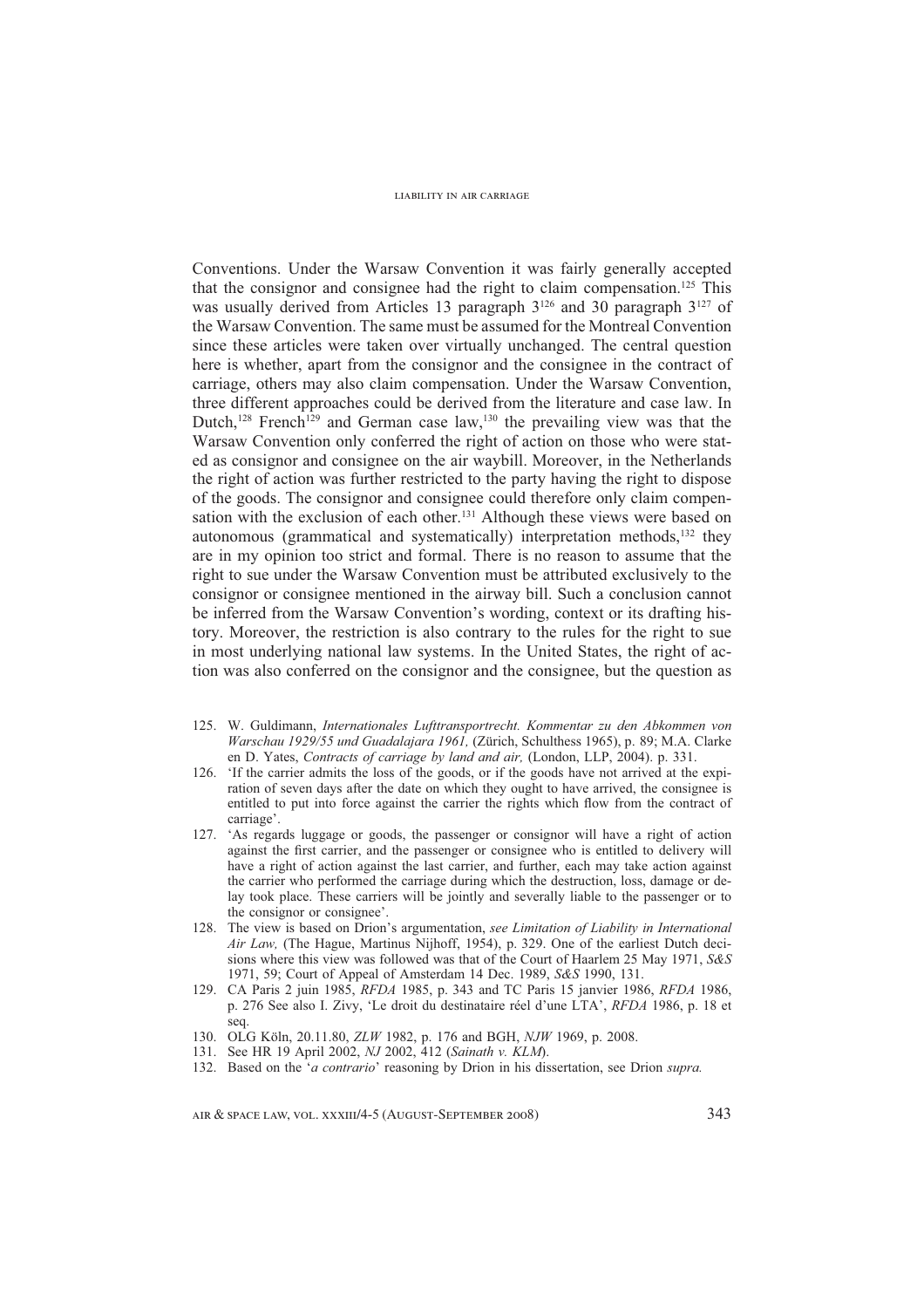to who the consignor and consignee could be was given a broader interpretation.133 According to the Federal District Court the Warsaw Convention did not explicitly restrict the circle of persons who are entitled to claim compensation to those who are mentioned as consignor and consignee in the airway bill. Under certain circumstances the undisclosed principal of the consignor or consignee can claim compensation as well.<sup>134</sup> Under English law, on the other hand, the prevailing view was that the Warsaw Convention did not contain any provisions regarding the right of action.135 Consequently, the matter had to be interpreted based on national law. In English law, therefore, as well as the consignor and the consignee, the owner of the goods – who is not a party to the contract of carriage – could also claim compensation.<sup>136</sup> Under the Montreal Convention this latter vision will have to be followed because Article 29 of the Montreal Convention explicitly states that the Convention does not provide for the question of who can instigate an action. To leave such a central issue to be solved by the various underlying national law systems is in my opinion unacceptable and detrimental to uniformity and legal certainty.

In conclusion, the liability system of the Montreal Convention is more favourable for the cargo carrier, the consignor and consignee. Not only is the basis of liability less strict then it was under the 1975 Montreal Protocol number 4, the liability limit is absolutely unbreakable while the limit is virtually unchanged since 1929. In my view the Montreal regime would have been more balanced if either the liability limit had been substantially higher then SDR 17

- 133. *B.R.I. Coverage Corp. v. Air Canada*, 725 F. Supp. 133, (E.D.N.Y. 1989).
- 134. See also *Lufthansa German Airlines v. American Airlines,* 797 F. Supp. 446 (D.C. Virgin Islands 1992). See also *Bennet Importing v. Continental Airlines* WL 34031697 (D.Mass. 1998). *Commercial Union Insurance Company v. Alitalia Airlines,* 347 F. 3d 448 (2nd cir. 2003).
- 135. *Western Digital Corporation v. British Airways*, *[2000]* 2 Lloyd's Rep*.* 162, 163 CA.
- 136. Saliently, the Court of Appeal in the *Western Digital* case expressed this view in defiance of an *obiter dictum* of the House of Lords in the *Sidhu* case from 1996 (see *supra*  n. 111). Instead the Court of Appeal followed a decision from a court of first instance dating back to 1989, *Gatewhite v. Iberia Líneas Aéreas de España Sociedad [1989]* 1 Lloyd's Rep. 160. Precisely the case that the House of Lords had expressly criticized in the *Sidhu* case. Although in the *Sidhu* case a fundamentally different question was at issue (the *Sidhu* case was about the scope of Art. 17 of the Warsaw Convention), the House of Lords considered that it would be more in line with the purpose of the Warsaw Convention to adopt an approach like the French, German and Dutch view under which the right to sue was restricted to the consignor and consignee as mentioned in the airway bill. Initially, the court of first instance in the *Western Digital* case [1999] 2 Lloyd's Rep. 380, followed the House of Lords and decided that the right to sue was restricted to the consignor and consignee as named in the airway bill, thereby denying the owner of the goods (who was not a party to the contract of carriage) a right to sue. On appeal, however, the Court of Appeal followed the *Gatewhite* case instead of the House of Lords. See for an elaborate discussion of the cases M.A. Clarke, *Contracts of Carriage by Air,*  (London, LLP, 2002), p. 199.